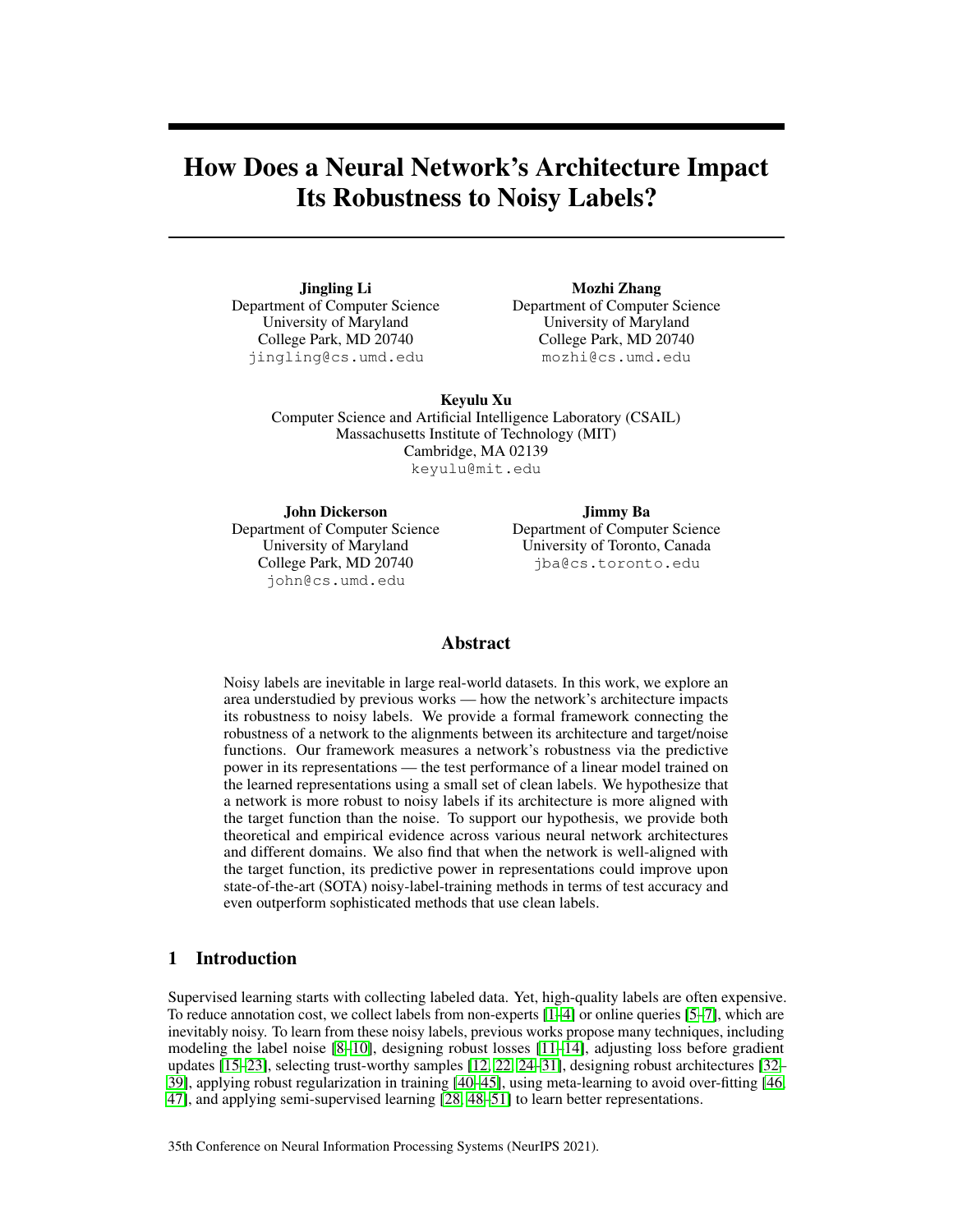While these methods improve some networks' robustness to noisy labels, we observe that their effectiveness depends on how well the network's architecture aligns with the target/noise functions, and they are less effective when encountering more realistic label noise that is class-dependent or instance-dependent. This motivates us to investigate an understudied topic: how the network's architecture impacts its robustness to noisy labels.

We formally answer this question by analyzing how a network's architecture aligns with the target function and the noise. To start, we measure the robustness of a network via the predictive power in its learned representations (Definition [1\)](#page-2-0), as models with large test errors may still learn useful predictive hidden representations [\[52,](#page-12-7) [53\]](#page-12-8). Intuitively, the predictive power measures how well the representations can predict the target function. In practice, we measure it by training a linear model on top of the learned representations using a small set of clean labels and evaluate the linear model's test performance [\[54\]](#page-12-9).

We find that a network having a more aligned architecture with the target function is more robust to noisy labels due to its more predictive representations, whereas a network having an architecture more aligned with the noise function is less robust. Intuitively, a *good* alignment between a network's architecture and a function exists if the architecture can be decomposed into several modules such that each module can simulate one part of the function with a *small* sample complexity. The formal definition of alignment is in Section [2.3,](#page-3-0) adapted from [\[55\]](#page-13-0).

Our proposed framework provides initial theoretical support for our findings on a simplified noisy setting (Theorem [2\)](#page-4-0). Empirically, we validate our findings on synthetic graph algorithmic tasks by designing several variants of Graph Neural Networks (GNNs), whose theoretical properties and alignment with algorithmic functions have been well-studied [\[55](#page-13-0)[–57\]](#page-13-1). Many noisy label training methods are applied to image classification datasets, so we also validate our findings on image domains using different architectures.

Most of our analysis and experiments use standard neural network training. Interestingly, we find similar results when using DivideMix [\[49\]](#page-12-10), a SOTA method for learning with noisy labels: for networks less aligned with the target function, the SOTA method barely helps and sometimes even hurts test accuracy; whereas for more aligned networks, it helps greatly.

For well-aligned networks, the predictive power of their learned representation could further improve the test performance of SOTA methods, especially on class-dependent or instance-dependent label noise where current methods on noisy label training are less effective. Moreover, on Clothing1M [\[58\]](#page-13-2), a large-scale dataset with real-world label noise, the predictive power of a well-aligned network's learned representations could even outperform some sophisticated methods that use clean labels.

In summary, we investigate how an architecture's alignments with different (target and noise) functions affect the network's robustness to noisy labels, in which we discover that despite having large test errors, networks well-aligned with the target function can still be robust to noisy labels when evaluating their predictive power in learned representations. To formalize our finding, we provide a theoretical framework to illustrate the above connections. At the same time, we conduct empirical experiments on various datasets with various network architectures to validate this finding. Besides, this finding further leads to improvements over SOTA noisy-label-training methods on various datasets and under various kinds of noisy labels (Tables [5-10](#page-0-0) in Appendix [A\)](#page-0-0).

## 1.1 Related Work

A commonly studied type of noisy label is the random label noise, where the noisy labels are drawn i.i.d. from a uniform distribution. While neural networks trained with random labels easily overfit [\[59\]](#page-13-3), it has been observed that networks learn simple patterns first [\[52\]](#page-12-7), converge faster on downstream tasks [\[53\]](#page-12-8), and benefit from memorizing atypical training samples [\[60\]](#page-13-4).

Accordingly, many recent works on noisy label training are based on the assumption that when trained with noisy labels, neural networks would first fit to clean labels [\[12,](#page-10-8) [25,](#page-11-7) [26,](#page-11-8) [49,](#page-12-10) [50\]](#page-12-11) and learn useful feature patterns [\[18,](#page-11-9) [61–](#page-13-5)[63\]](#page-13-6). Yet, these methods are often more effective on random label noise than on more realistic label noise (i.e., class-dependent and instance-dependent label noise).

Many works on representation learning have investigated the features preferred by a network during training [\[52,](#page-12-7) [64–](#page-13-7)[66\]](#page-13-8), and how to interpret or control the learned representations on clean data [\[54,](#page-12-9) [64,](#page-13-7) [67–](#page-13-9)[69\]](#page-13-10). Our paper focuses more on the predictive power rather than the explanatory power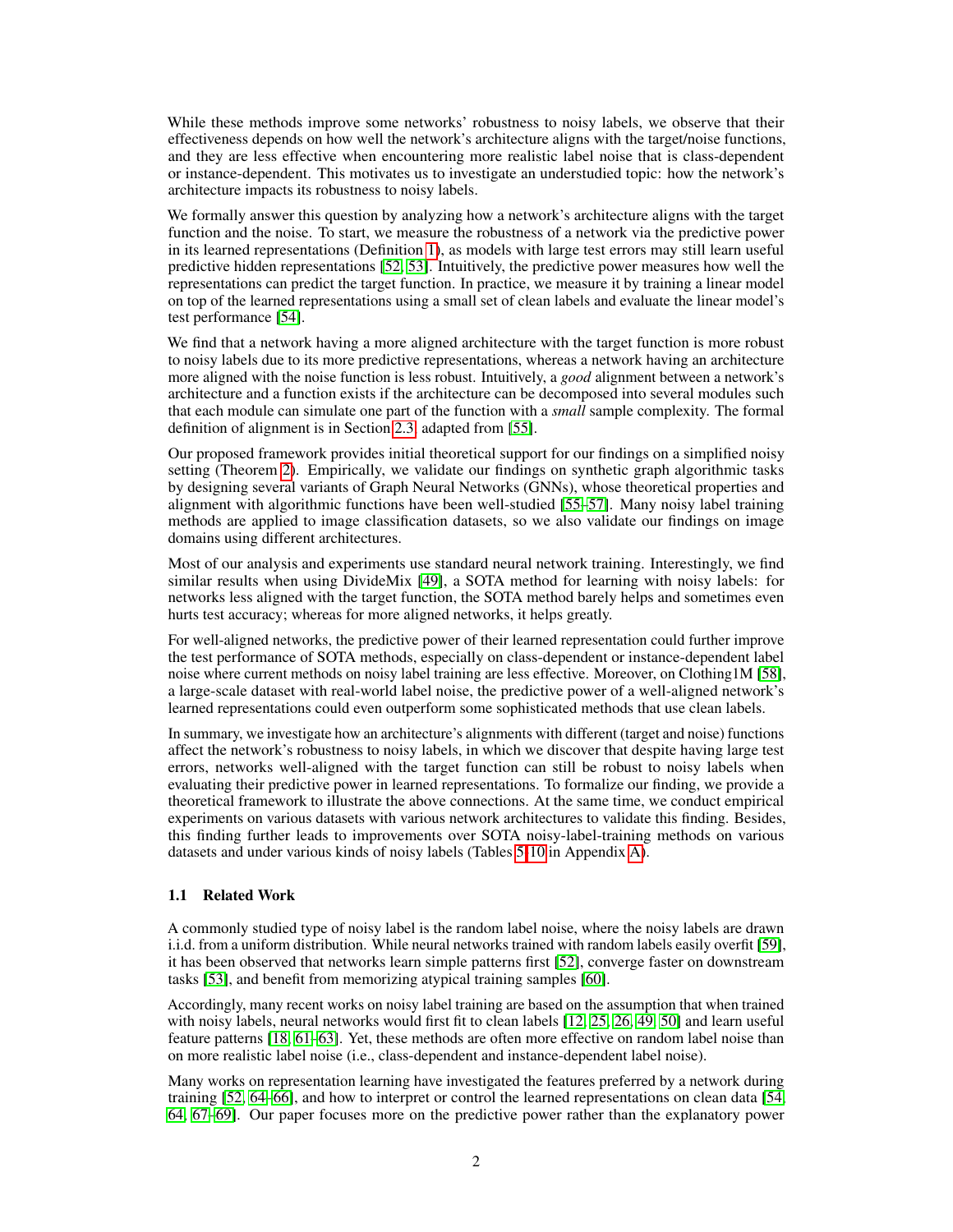in the learned representations. We adapt the method in [\[54\]](#page-12-9) to measure the predictive power in representations, and we study learning from noisy labels rather than from a clean distribution.

On noiseless settings, prior works show that neural networks have the inductive bias to learn simple patterns [\[52,](#page-12-7) [64–](#page-13-7)[66\]](#page-13-8). Our work formalizes what is considered as a simple pattern for a given network via architectural alignments, and we extend the definition of alignment in [\[55\]](#page-13-0) to noisy settings.

## 2 Theoretical Framework

In this section, we introduce our problem settings, give formal definitions for "predictive power" and "alignment," and present our main hypothesis as well as our main theorem.

### 2.1 Problem Settings

Let  $X$  denote the input domain, which can be vectors, images, or graphs. The task is to learn an underlying target function  $f:\mathcal{X}\to\mathcal{Y}$  on a noisy training dataset  $S:=\{(\bm{x}_i,y_i)\}_{i\in\mathcal{I}}\bigcup\, \{(\bm{x}_i,\hat{y}_i)\}_{i\in\mathcal{I}'},$ where  $y := f(x)$  denotes the true label for an input x, and  $\hat{y}$  denotes the noisy label. Here, the set  $\mathcal{I}$ contains indices with clean labels, and  $\mathcal{I}'$  contains indices with noisy labels. We denote  $\frac{|\mathcal{I}'|}{|S|}$  $\frac{|L|}{|S|}$  as the *noise ratio* in the dataset S. We consider both regression and classification problems.

**Regression settings.** We consider a label space  $\mathcal{Y} \subseteq \mathbb{R}$  and two types of label noise: a) **additive label** noise [\[70\]](#page-13-11):  $\hat{y} := y + \epsilon$ , where  $\epsilon$  is a random variable independent from x; b) instance-dependent **label noise**:  $\hat{y} := g(x)$  where  $g : \mathcal{X} \to \mathcal{Y}$  is a noise function dependent on the input.

**Classification settings.** We consider a discrete label space with C classes:  $\mathcal{Y} = \{1, 2, \dots, C\}$ , and three types of label noise: a) **uniform label noise**:  $\hat{y} \sim \text{Unif}(1, C)$ , where the noisy label is drawn from a discrete uniform distribution with values between 1 and  $C$ , and thus is independent of the true label; b) **flipped label noise**:  $\hat{y}$  is generated based on the value of the true label y and does not consider other input structures; c) **instance-dependent label noise**:  $\hat{y} := q(x)$  where  $g: \mathcal{X} \to \mathcal{Y}$  is a function dependent on the input x's internal structures. Previous works on noisy label learning commonly study uniform and flipped label noise. A few recent works [\[71,](#page-13-12) [72\]](#page-13-13) explore the instance-dependent label noise as it is more realistic.

#### 2.2 Predictive Power in Representations

A network's robustness is often measured by its test performance after trained with noisy labels. Yet, since models with large test errors may still learn useful representations, we measure the robustness of a network by how good the learned representations are at predicting the target function — the predictive power in representations. To formalize this definition, we decompose a neural network  $\mathcal N$ into different modules  $\mathcal{N}_1, \mathcal{N}_2, \cdots$ , where each module can be a single layer (e.g., a convolutional layer) or a block of layers (e.g., a residual block).

<span id="page-2-0"></span>**Definition 1.** *(Predictive power).* Let  $f : \mathcal{X} \to \mathcal{Y}$  denote the underlying target function where the input  $x \in \mathcal{X}$  is drawn from a distribution D. Let  $\mathcal{C} := \{(x_i, y_i)\}_{i=1}^m$  denote a small set of clean data (i.e.,  $y_i = f(x_i)$ ). Given a network N with n modules  $\mathcal{N}_j$ , let  $h^{(j)}(x)$  denote the representation from module  $\mathcal{N}_j$  on the input  $\bm{x}$  (i.e., the output of  $\mathcal{N}_j$ ). Let L denote the linear model trained with the clean set C where we use  $h^{(j)}(x)$  as the input, and  $y_i$  as the target value during training. Then the predictive power of representations from the module  $\mathcal{N}_i$  is defined as

$$
P_j(f, \mathcal{N}, \mathcal{C}) = \mathop{\mathbb{E}}_{\boldsymbol{x} \sim \mathcal{D}} \left[ l \left( f(\boldsymbol{x}), L(h^{(j)}(\boldsymbol{x})) \right) \right], \tag{1}
$$

where  $l$  is a loss function used to evaluate the test performance on the learning task.

**Remark.** Notice that smaller  $P_i(f, \mathcal{N}, \mathcal{C})$  indicates better predictive power; i.e., the representations are better at predicting the target function. We empirically evaluate the predictive power using linear regression to obtain a trained linear model L, which avoids the issue of local minima as we are solving a convex problem; then we evaluate  $L$  on the test set.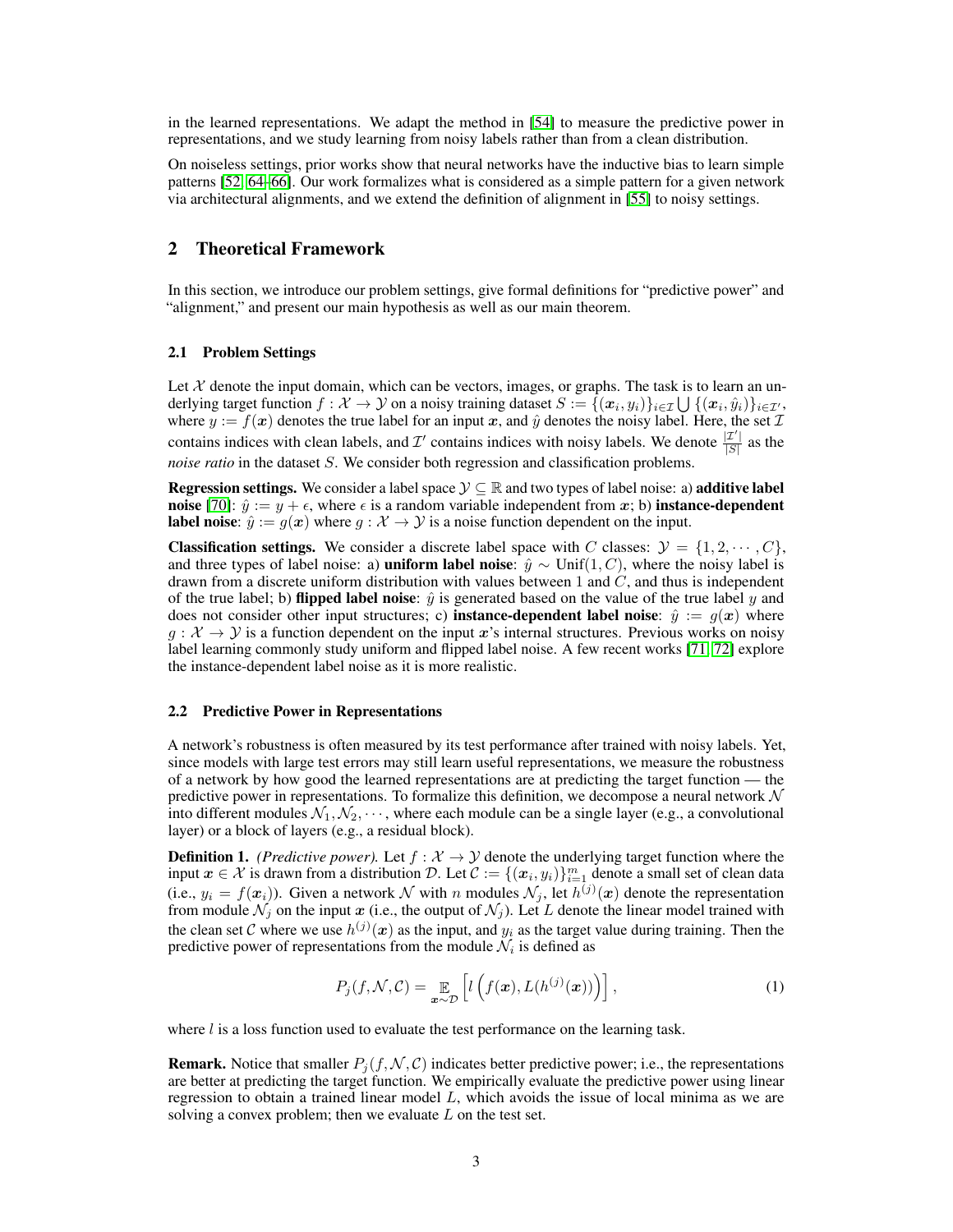#### <span id="page-3-0"></span>2.3 Formalization of Alignment

Our analysis stems from the intuition that a network would be more robust to noisy labels if it could learn the target function more easily than the noise function. Thus, we use architectural alignment to formalize what is easy to learn by a given network. Xu et al. [\[55\]](#page-13-0) define the alignment between a network and a deterministic function via a sample complexity measure (i.e., the number of samples needed to ensure low test error with high probability) in a PAC learning framework (Definition 3.3 in Xu et al. [\[55\]](#page-13-0)). Intuitively, a network aligns well with a function if each network module can easily learn one part of the function with a small sample complexity.

<span id="page-3-1"></span>**Definition 2.** *(Alignment, simplified based on Xu et al. [\[55\]](#page-13-0)).* Let  $N$  denote a neural network with n modules  $\mathcal{N}_j$ . Given a function  $f : \mathcal{X} \to \mathcal{Y}$  which can be decomposed into n functions  $f_j$  (e.g.,  $f(\mathbf{x}) = f_1(f_2(...f_n(\mathbf{x}))))$ , the alignment between the network N and f is defined via

$$
Alignment(N, f, \epsilon, \delta) := \max_{j} \mathcal{M}_{A_j}(f_j, \mathcal{N}_j, \epsilon, \delta), \tag{2}
$$

where  $\mathcal{M}_{A_j}(f_j, \mathcal{N}_j, \epsilon, \delta)$  denotes the sample complexity measure for  $\mathcal{N}_j$  to learn  $f_j$  with  $\epsilon$  precision at a failure probability  $\delta$  under a learning algorithm  $A_i$ .

**Remark.** Notice that smaller *Alignment*( $N, f, \epsilon, \delta$ ) indicates better alignment between network  $N$ and function f. If f is obtuse or does not have a structural decomposition, we can choose  $n = 1$ , and the definition of alignment degenerates into the sample complexity measure for  $N$  to learn f. Although it is sometimes non-trivial to compute the exact alignment for a task without clear algorithmic structures, we could break this complicated task into sub-tasks, and it would be easier to measure the sample complexity of learning each sub-task.

Xu et al. [\[55\]](#page-13-0) further prove that better alignment implies better sample complexity and vice versa.

**Theorem 1.** *(Informal; [\[55\]](#page-13-0)) Fix*  $\epsilon$  *and*  $\delta$ *. Given a target function*  $f : \mathcal{X} \to \mathcal{Y}$  *and a network* N, suppose  $\{x_i\}_{i=1}^M$  are i.i.d. samples drawn from a distribution D, and let  $y_i := f(x_i)$ . Then  $\textit{Alignment}( \mathcal{N}, f, \epsilon, \delta) \leq M \textit{ if and only if there exists a learning algorithm } A \textit{ such that }$ 

$$
\mathbb{P}_{x \sim \mathcal{D}} \left[ \|f_{\mathcal{N},A}(x) - f(x)\| \le \epsilon \right] \ge 1 - \delta,\tag{3}
$$

where  $f_{\mathcal{N},A}$  is the function generated by A on the training data  $\left\{x_i, y_i\right\}_{i=1}^M$ .

**Remark.** Intuitively, a function f (with a decomposition  $\{f_i\}_i$ ) can be efficiently learned by a network  $\mathcal N$  (with modules  $\{\mathcal N_j\}_j$ ) iff each  $f_j$  can be efficiently learned by  $\mathcal N_j$ .

We further extend Definition [2](#page-3-1) to work with a random process  $\mathcal F$  (i.e., a set of all possible sample functions that describes the noisy label distribution).

**Definition 3.** *(Alignment, extension to various noise functions)*. Given a neural network  $\mathcal N$ and a random process F, for each  $f \in \mathcal{F}$ , the alignment between N and f is measured via  $\max_j \mathcal{M}_{A_j}(f_j, \mathcal{N}_j, \epsilon, \delta)$  based on Definition [2.](#page-3-1) Then the alignment between  $\mathcal N$  and  $\mathcal F$  is defined as

$$
alignment^*(N, \mathcal{F}, \epsilon, \delta) := \sup_{f \in \mathcal{F}} \max_j \mathcal{M}_{A_j}(f_j, \mathcal{N}_j, \epsilon, \delta),
$$

where  $N$  can be decomposed differently for various  $f$ .

#### 2.4 Better Alignment Implies Better Robustness (Better Predictive Power)

Building on the definitions of *predictive power* and *alignment*, we hypothesize that a network better-aligned with the target function (smaller *Alignment*( $N, f, \epsilon, \delta$ )) would learn more predictive representations (smaller  $P_i(f, \mathcal{N}, \mathcal{C})$ ) when trained on a given noisy dataset.

**Hypothesis 1.** (Main Hypothesis). Let  $f : \mathcal{X} \to \mathcal{Y}$  denote the target function. Fix  $\epsilon$ ,  $\delta$ , a learning algorithm A, a noise ratio, and a noise function  $g: \mathcal{X} \to \mathcal{Y}$  (which may be a drawn from a random process). Let S denote a noisy training dataset and C denote a small set of clean data. Then for a network  $N$  trained on  $S$  with the learning algorithm  $A$ ,

$$
Alignment(N, f, \epsilon, \delta) \downarrow \Longrightarrow P_j(f, \mathcal{N}, \mathcal{C}) \downarrow,
$$
\n
$$
(4)
$$

where  $j$  is selected based on the network's architectural alignment with the target function (for simplicity, we consider  $j = n - 1$  in this work).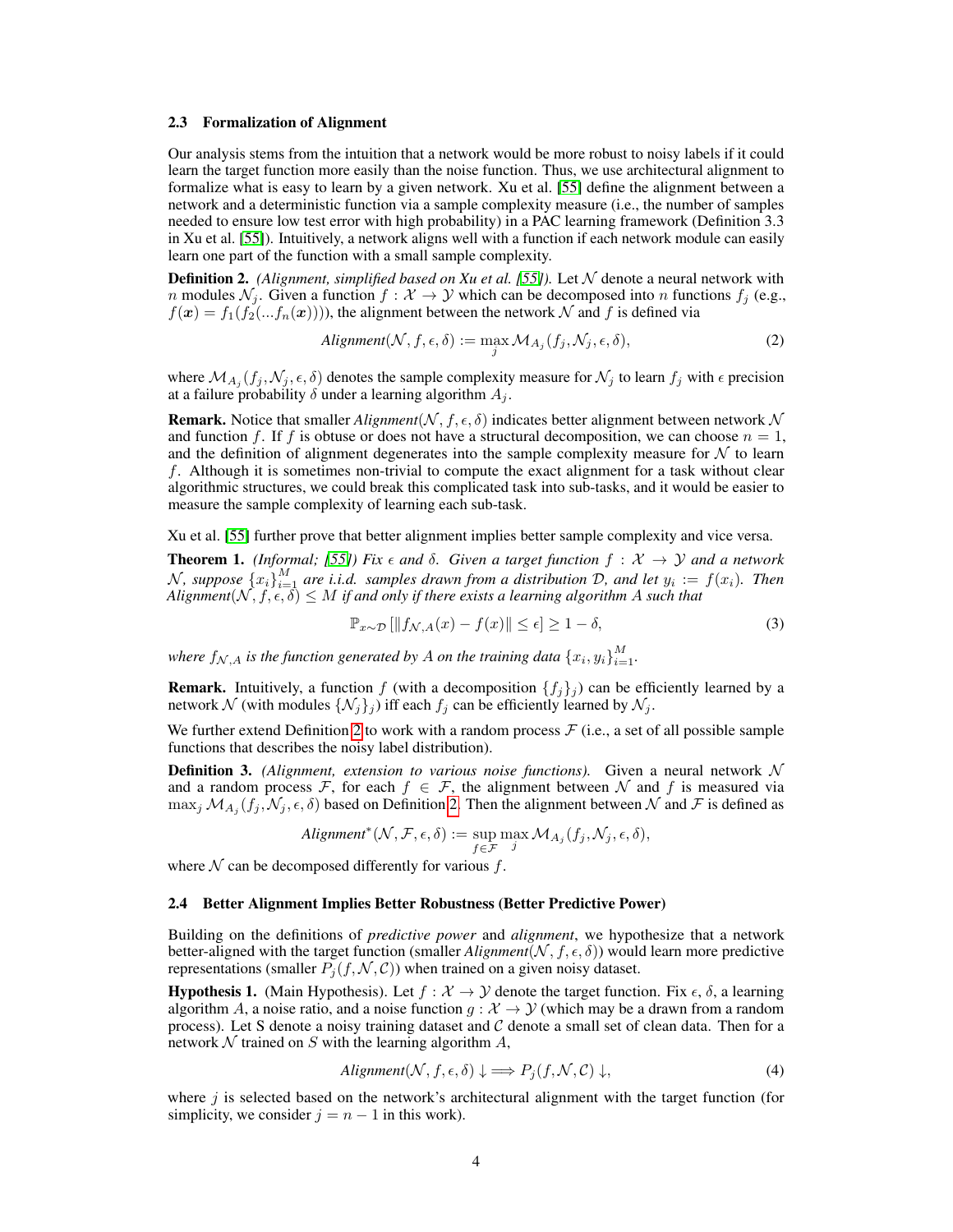We prove this hypothesis for a simplified case where the target function shares some common structures with the noise function (e.g., class-dependent label noise). We refer the readers to Appendix [C](#page-0-0) for a full statement of our main theorem with detailed assumptions.

<span id="page-4-0"></span>**Theorem 2.** *(Main Theorem; informal) For a target function*  $f : \mathcal{X} \rightarrow \mathcal{Y}$  *and a noise function*  $g: \mathcal{X} \to \mathcal{Y}$ , consider a neural network N well-aligned with f such that  $P_i(f, \mathcal{N}, \mathcal{C})$  is small when *training* N *on clean data* (*i.e.,*  $P_j(f, \mathcal{N}, \mathcal{C}) < c$  *for some small constant c). If there exists a function* h *on the input domain* X *such that* f *and* g *can be decomposed as follows:*  $\forall x \in \mathcal{X}$ ,  $f(x) = f_r(h(x))$ *with*  $f_r$  *being a linear function, and*  $g(x) = g_r(h(x))$  *for some function*  $g_r$ *, then the representations learned by* N *on the noisy dataset still have a good predictive power with*  $P_j(f, N, C) < c$ *.* 

We further provide empirical support for our hypothesis via systematic experiments on various architectures, target and noise functions across both regression and classification settings.

## 3 Experiments on Graph Neural Networks

We first validate our hypothesis on synthetic graph algorithmic tasks by designing GNNs with different levels of alignments to the underlying target/noise functions. We consider regression tasks. The theoretical properties of GNNs and their alignment with algorithmic regression tasks are wellstudied [\[55–](#page-13-0)[57,](#page-13-1) [73\]](#page-13-14). To start, we conduct experiments on different types of additive label noise and extend our experiments to instance-dependent label noise, which is closer to real-life noisy labels.

Common Experimental Settings. The training and validation sets always have the same noise ratio, the percentage of data with noisy labels. We choose mean squared error (MSE) and Mean Absolute Error (MAE) as our loss functions. Due to space limit, the results using MAE are in Appendix [A.3.](#page-0-0) All training details are in Appendix [B.3.](#page-0-0) The test error is measured by mean absolute percentage error (MAPE), a relative error metric.

## 3.1 Background: Graph Neural Networks

GNNs are structured networks operating on graphs with MLP modules [\[74–](#page-13-15)[80\]](#page-14-0). The input is a graph  $\mathcal{G} = (V, E)$  where each node  $u \in V$  has a feature vector  $x_u$ , and we use  $\mathcal{N}(u)$  to denote the set of neighbors of  $u$ . GNNs iteratively compute the node representations via message passing: (1) the node representation  $h_u$  is initialized as the node feature:  $h_u^{(0)} = x_u$ ; (2) in iteration  $k = 1..K$ , the node representations  $h_u^{(k)}$  are updated by aggregating the neighboring nodes' representations with MLP modules [\[81\]](#page-14-1). We can optionally compute a graph representation  $h<sub>G</sub>$  by aggregating the final node representations with another MLP module. Formally,

$$
\mathbf{h}_u^{(k)} := \sum_{v \in \mathcal{N}(u)} \text{MLP}^{(k)}\left(\mathbf{h}_u^{(k-1)}, \mathbf{h}_v^{(k-1)}\right),\tag{5}
$$

$$
h_{\mathcal{G}} := \text{MLP}^{(K+1)}\Big(\sum_{u \in \mathcal{G}} h_u^{(K)}\Big). \tag{6}
$$

Depending on the task, the output is either the graph representation  $h_{\mathcal{G}}$  or the final node representations  $h_u^{(K)}$ . We refer to the neighbor aggregation step for  $h_u^{(k)}$  as *aggregation* and the pooling step for  $h_G$  as *readout*. Different tasks require different aggregation and readout functions.

### 3.2 Additive Label Noise

Hu et al. [\[70\]](#page-13-11) prove that MLPs are robust to additive label noises with zero mean, if the labels are drawn i.i.d. from a Sub-Gaussian distribution. Wu and Xu [\[82\]](#page-14-2) also show that linear models are robust to zero-mean additive label noise even in the absence of explicit regularization. In this section, we show that a GNN *well-aligned* to the target function not only achieves low test errors on additive label noise with zero-mean, but also learns *predictive* representations on noisy labels that are drawn from non-zero-mean distributions despite having large test error.

Task and Architecture. The task is to compute the maximum node degree:

$$
f(\mathcal{G}) := \max_{u \in \mathcal{G}} \sum_{v \in \mathcal{N}(u)} 1.
$$
 (7)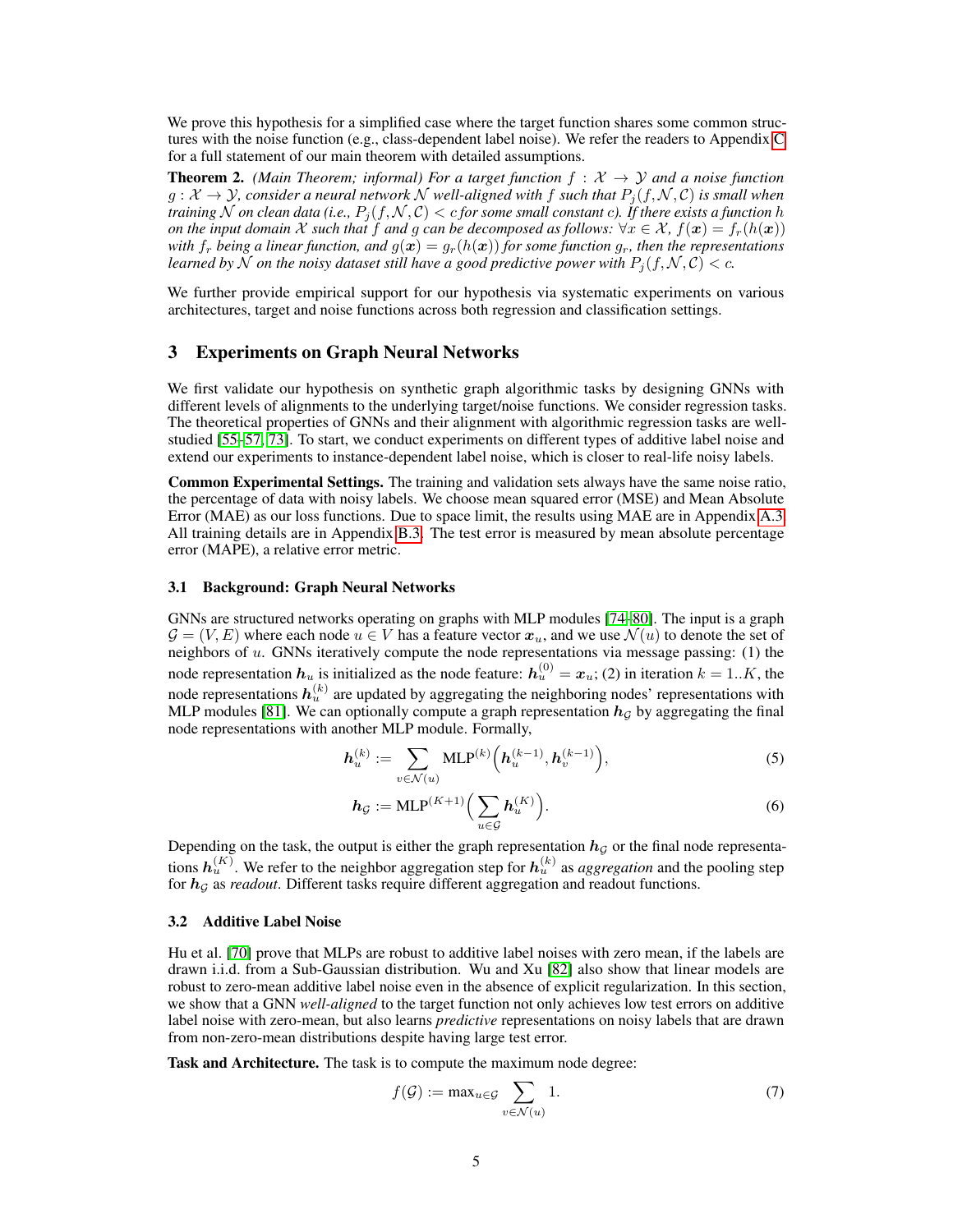<span id="page-5-0"></span>

Figure 1: Max-sum GNN aligns well with the task maximum degree. Max-sum GNN  $h<sub>G</sub>$  can be decomposed into two modules: Module $(1)$  and Module<sup>(2)</sup>, and the target function  $f(G)$  can be similarly divided as  $f(\mathcal{G}) = f_2(f_1(\mathcal{G}))$ . As the nonlinearities of the target function have been encoded in the GNN's architecture,  $f(\mathcal{G})$  can be easily learned by  $h_{\mathcal{G}}$ :  $f_1(\cdot)$  can be easily learned by Module<sup>(1)</sup>, and  $f_2(\cdot)$  is the same as Module<sup>(2)</sup>.



Figure 2: PCA visualization of hidden representations from a max-sum GNN trained with additive label noise drawn from  $\mathcal{N}(10, 15)$  at 100% noise ratio. Each dot denotes a single training example and is colored with its true label. The x-axis and y-axis denote the projected values at the first and second principal components. As the colors change gradually from left to right, the largest principal component of the representations have a clear linear relationship with the true labels.

We choose this task as we know which GNN architecture aligns well with this target function—a 2-layer GNN with max-aggregation and sum-readout (max-sum GNN):

$$
h_{\mathcal{G}} := \text{MLP}^{(2)}\left(\max_{u \in \mathcal{G}} \sum_{v \in \mathcal{N}(u)} \text{MLP}^{(1)}\left(h_u, h_v\right)\right),\tag{8}
$$

$$
\boldsymbol{h}_u := \sum_{v \in \mathcal{N}(u)} \text{MLP}^{(0)}\Big(\boldsymbol{x}_u, \boldsymbol{x}_v\Big). \tag{9}
$$

Figure [1](#page-5-0) demonstrates how exactly the max-sum GNN aligns with  $f(G)$ . Intuitively, they are wellaligned as the MLP modules of max-sum GNN only need to learn simple constant functions to simulate  $f(G)$ . Based on Figure [1,](#page-5-0) we take the output of Module<sup>(2)</sup> as the learned representations for max-sum GNNs when evaluating the predictive power.

**Label Noise.** We corrupt labels by adding independent noise  $\epsilon$  drawn from three distributions: Gaussian distributions with zero mean  $\mathcal{N}(0, 40)$  and non-zero mean  $\mathcal{N}(10, 15)$ , and a long-tailed Gamma distribution with zero-mean  $\Gamma(2, 1/15) - 30$ . We also consider more distributions with non-zero mean in Appendix [A.2.](#page-0-0)

Findings. In Figure [3,](#page-6-0) while the max-sum GNN is robust to *zero-mean* additive label noise (dotted yellow and purple lines), its test error is much higher under non-zero-mean noise  $\mathcal{N}(10, 15)$  (dotted red line) as the learned signal may be "shifted" by the non-centered label noise. Yet, max-sum GNNs' learned representations under these three types of label noise all predict the target function well when evaluating their predictive powers with 10% clean labels (solid lines in Figure [3\)](#page-6-0).

Moreover, when we plot the representations (using PCA) from a max-sum GNN trained under 100% noise ratio with  $\epsilon \sim \mathcal{N}(10, 15)$ , the representations indeed correlate well with true labels (Figure [2\)](#page-5-0). This explains why the representation learned under noisy labels can recover surprisingly good test performance despite that the original model has large test errors.

The predictive power of randomly-initialized max-sum GNNs is in Table [3](#page-0-0) (Appendix [A.1\)](#page-0-0).

### 3.3 Instance-Dependent Label Noise

Realistic label noise is often instance-dependent. For example, an option is often incorrectly priced in the market, but its incorrect price (i.e., the noisy label) should depend on properties of the underlying stock. Such instance-dependent label noise is more challenging, as it may contain *spurious signals* that are easy to learn by certain architectures. In this section, we evaluate the representation' predictive power for three different GNNs trained with instance-dependent label noise.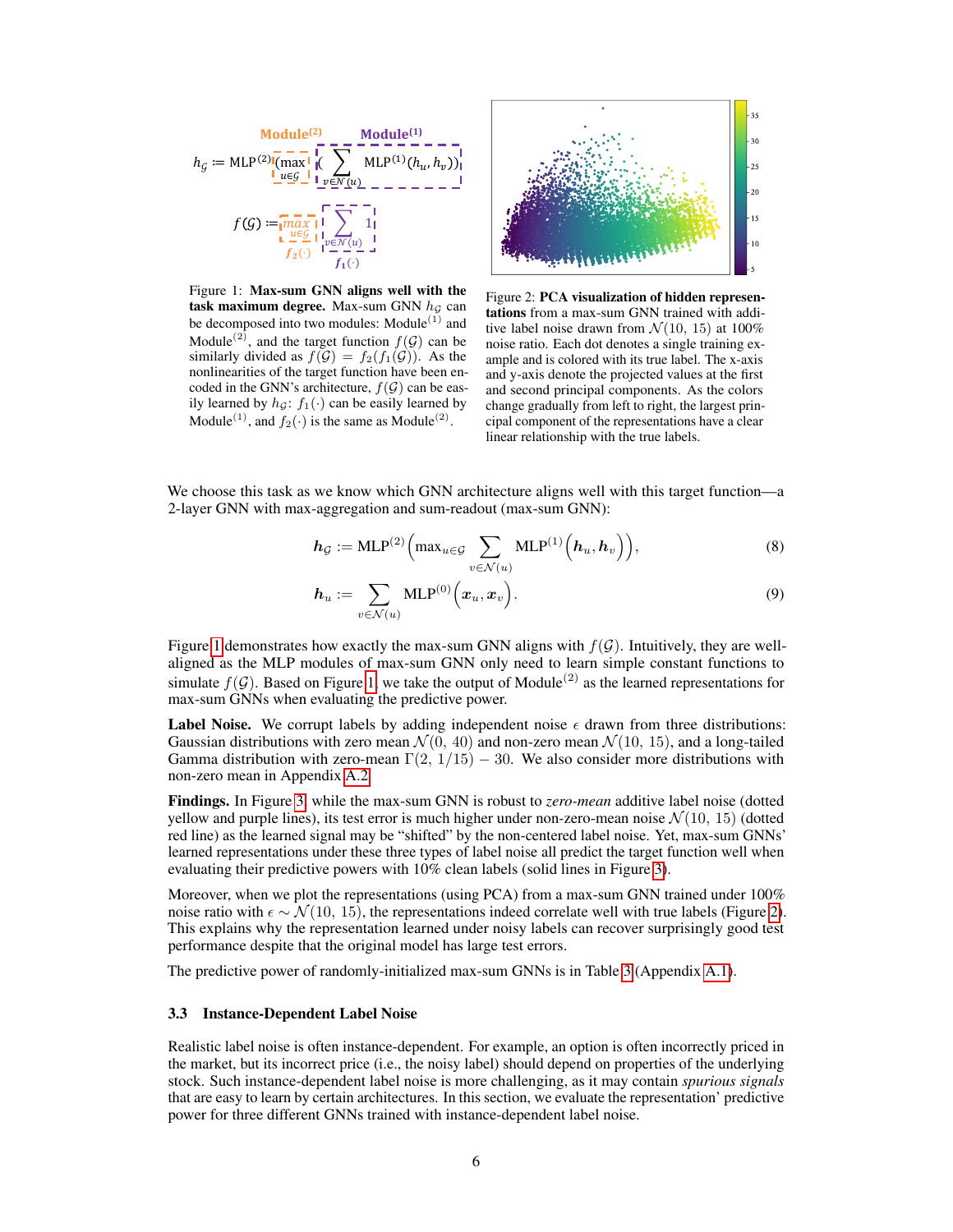<span id="page-6-0"></span>

Figure 3: Representations are very predictive for a GNN well-aligned with the target function under additive label noise. On the maximum degree task, the representations' predictive power (solid lines) achieves low test MAPE ( $< 5\%$ ) across all three types of noise for the max-sum GNN, despite that the model's test MAPE (dotted lines) may be quite large (for non-zero-mean noise). We average the statistics over 3 runs using different random seeds.



Figure 4: Representations are more predictive for GNNs more aligned with the target function, and less predictive for GNNs more aligned with the noise function. On the maximum node feature task, while all three GNNs have large test errors under high noise ratios (dotted lines), the predictive power (solid lines) in representations from Deepset (yellow) and max-max GNN (red) greatly reduces the test MAPE. In contrast, the representation's predictive power for max-sum GNN barely reduces the model's test MAPE (tiny gap between dotted and solid purple lines).

Task and Label Noise. We experiment with a new task—computing the maximum node feature:

$$
f(\mathcal{G}) := \max_{u \in \mathcal{G}} ||\mathbf{x}_u||_{\infty}.
$$
 (10)

To create a instance-dependent noise, we randomly replace the label with the maximum degree:

$$
g(\mathcal{G}) := \max_{u \in \mathcal{G}} \sum_{v \in \mathcal{N}(u)} 1.
$$
 (11)

Architecture. We consider three GNNs: DeepSet [\[83\]](#page-14-3), max-max GNN, and max-sum GNN. DeepSet can be interpreted as a special GNN that does not use neighborhood information:

$$
h_{\mathcal{G}} = \text{MLP}^{(1)}\left(\max_{u \in \mathcal{G}} \text{MLP}^{(0)}\left(x_u\right)\right). \tag{12}
$$

Max-max GNN is a 2-layer GNN with max-aggregation and max-readout. Max-sum GNN is the same as the one in the previous section.

DeepSet and max-max GNN are well-aligned with the target function  $f(\mathcal{G})$ , as their MLP modules only need to learn simple linear functions. In contrast, max-sum GNN is more aligned with  $q(\mathcal{G})$ than  $f(G)$  since neither its MLP modules or sum-aggregation module can efficiently learn the max-operation in  $f(G)$  [\[55,](#page-13-0) [57\]](#page-13-1).

Moreover, DeepSet cannot learn  $g(\mathcal{G})$  as the model ignores *edge information*. We take the hidden representations before the last MLP modules in all three GNNs and compare their predictive power.

Findings. While all three GNNs have large test errors under high noise ratios (dotted lines in Figure [4\)](#page-6-0), the predictive power in representations from GNNs more aligned with the target function — DeepSet (solid yellow line) and max-max GNN (solid red line) — significantly reduces the original models' test errors by 10 and 1000 times respectively. Yet, for the max-sum GNN, which is more aligned with the noise function, training with noisy labels indeed destroy the internal representations such that they are no longer to predict the target function — its representations' predictive power (solid purple line) barely decreases test error. We also evaluate the predictive power of these three types of randomly-initialized GNNs, and the results are in Table [4](#page-0-0) (Appendix [A.1\)](#page-0-0).

## 4 Experiments on Vision Datasets

Many noisy label training methods are benchmarked on image classification; thus, we also validate our hypothesis on image domains. We compare the representations' predictive power between MLPs and CNN-based networks using 10% clean labels (all models are trained until they could perfectly fit the noisy labels, a.k.a., achieving close to 100% training accuracy). We further evaluate the predictive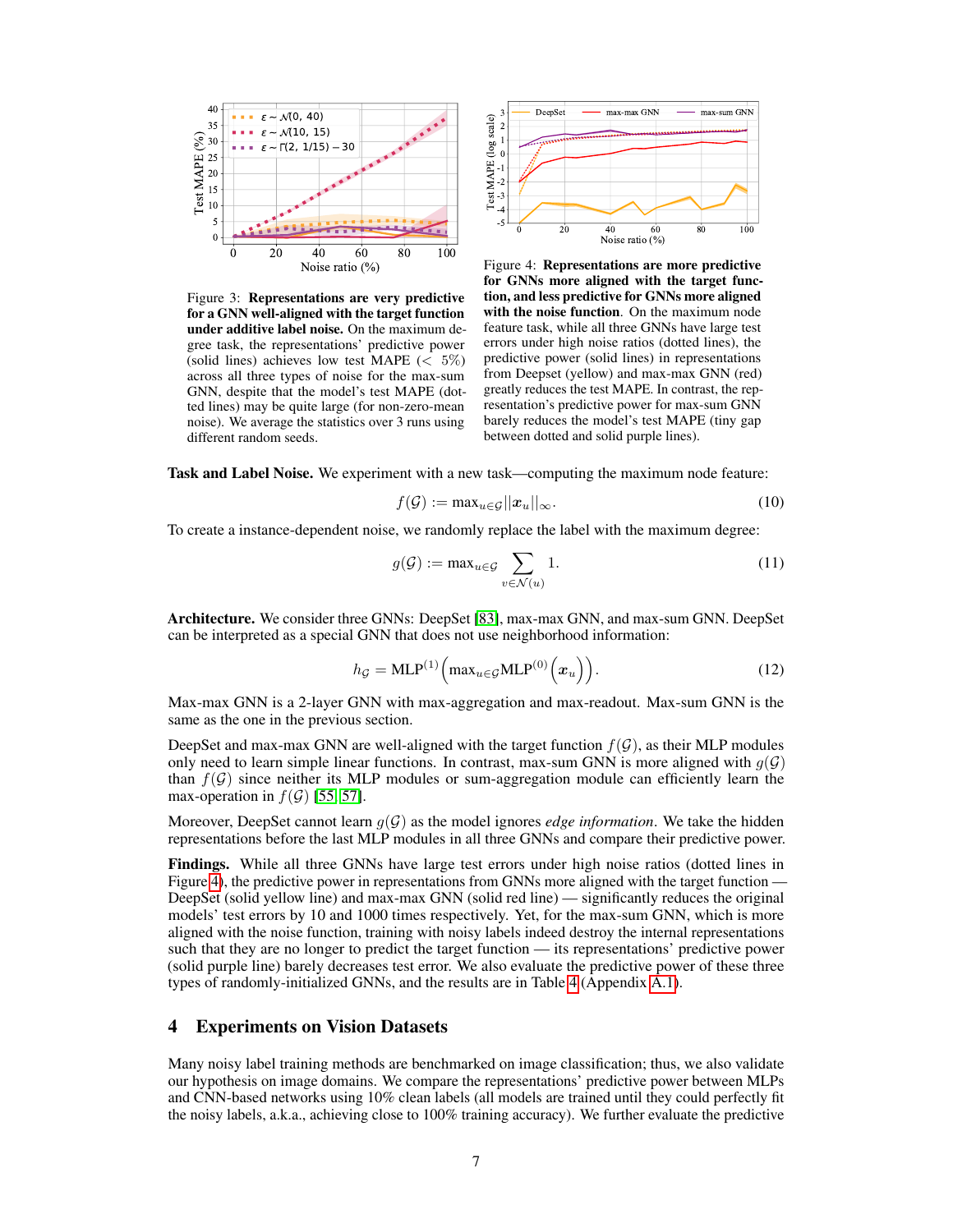<span id="page-7-0"></span>

Figure 5: Synthetic Labels on CIFAR-Easy. For each image, we mask a pixel at the top left corner with pink color. Then the synthetic label for this image is the location of the pink pixel/mask (i.e., the cat image in the above example has label 4).



Figure 6: Sample complexity of MLPs and CNNs on CIFAR-Easy. Both MLPs and CNNs can achieve 100% test accuracy given sufficient training examples, but MLPs need far fewer examples than CNNs and thus are more sample-efficient on CIFAR-Easy.

power in representations learned with SOTA methods. Predictive power on networks that aligned well with the target function could further improve SOTA method's test performance (Section [4.2\)](#page-9-0). The final model also outperforms some sophisticated methods on noisy label training which also use clean labels (Appendix [A.4\)](#page-0-0). All our experiment details are in Appendix [B.4.](#page-0-0)

## 4.1 MLPs vs. CNN-based networks

To validate our hypothesis, we consider several target functions with different levels of alignments to MLPs and CNN-based networks. All models in this section are trained with standard procedures without any robust training methods or robust losses.

Datasets and Label Noise. We consider two types of target functions: one aligns better with CNN-based models than MLPs, and the other aligns better with MLPs than CNN-based networks.

1). CIFAR-10 and CIFAR-100 [\[84\]](#page-14-4) come with clean labels. Therefore, we generate two types of noisy labels following existing works: (1) **uniform label noise** randomly replaces the true labels with all possible labels, and  $(2)$  flipped label noise swaps the labels between similar classes (e.g., deer $\leftrightarrow$ horse, dog $\leftrightarrow$ cat) on CIFAR-10 [\[49\]](#page-12-10), or flips the labels to the next class on CIFAR-100 [\[8\]](#page-10-4).

2). CIFAR-Easy is a dataset modified on CIFAR-10 with labels generated by procedures in Figure [5](#page-7-0) — the class/label of each image depends on the location of a special pixel. We consider three types of noisy labels on CIFAR-Easy: (1) uniform label noise and (2) flipped label noise (described as above); and (3) instance-dependent label noise which takes the original image classification label as the noisy label.

<span id="page-7-1"></span>

Figure 7: CIFAR-10/100 with uniform and flipped label noise. Each line indicates the raw test accuracy (dotted) and the predictive power in representations (solid) learned by a model trained across various noise ratios. As CNN-based networks align better with image classification tasks than MLPs, their representations' predictive power (solid yellow and red lines) are higher than that of MLPs (solid purple lines) on most noise ratios.

Architectures. On CIFAR-10/100, we evaluate the predictive power in representations for three architectures: 4-layer MLPs, 9-layer CNNs, and 18-layer PreAct ResNets [\[85\]](#page-14-5). On CIFAR-Easy, we compare between MLPs and CNNs. We take the representations before the penultimate layer when evaluating the predictive power for these networks.

As the designs of CNN-based networks (e.g., CNNs and ResNets) are similar to human perception system because of the receptive fields in convolutional layers and a hierarchical extraction of more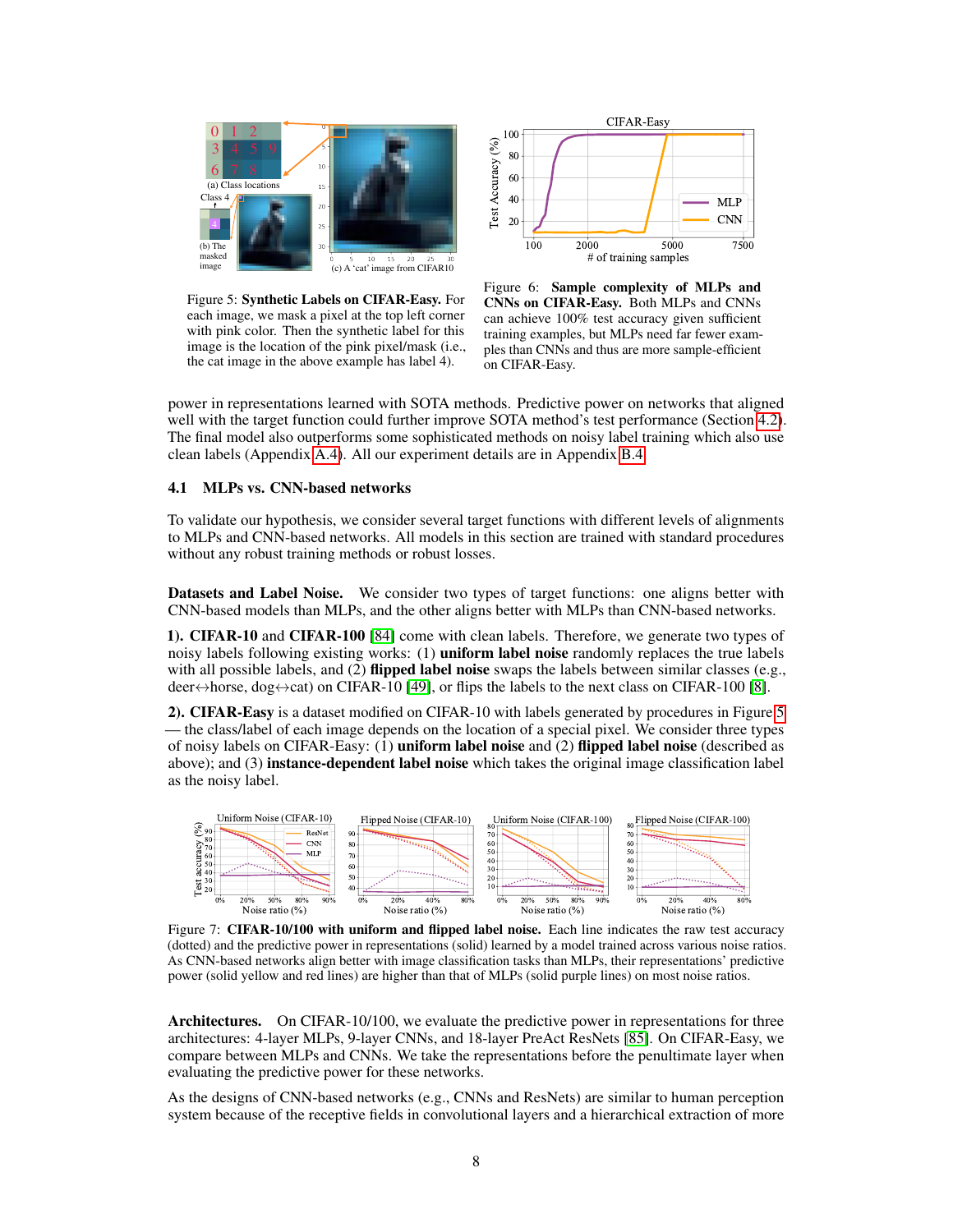<span id="page-8-0"></span>

Figure 8: CIFAR-Easy with uniform, flipped, and instance-dependent label noise. Each line indicates the raw test accuracy (dotted) and the predictive power in representations (solid) learned by a model trained across various noise ratios. As MLPs align better with the target function than CNN-based networks on CIFAR-Easy, their representations' predictive power on MLPs (solid purple lines) are consistently better than that of CNNs (solid yellow lines) across various noise ratios and noise types.

<span id="page-8-1"></span>Table 1: Comparison of different networks' test accuracies (%) on CIFAR-10/100. We color a test accuracy in red if it is lower than the test accuracy from vanilla training, and we color it in green if it is higher.

|                        | <b>Setting</b>                                                     | <b>CIFAR10</b>       |                      |                      |                      |  |                      |                      |                      |  |                      |                      |                      | CIFAR100            |  |                      |                      |                    |
|------------------------|--------------------------------------------------------------------|----------------------|----------------------|----------------------|----------------------|--|----------------------|----------------------|----------------------|--|----------------------|----------------------|----------------------|---------------------|--|----------------------|----------------------|--------------------|
| Model                  |                                                                    | Uniform noise        |                      |                      |                      |  |                      | Flipped noise        |                      |  |                      | Uniform noise        |                      |                     |  | Flipped noise        |                      |                    |
|                        |                                                                    | 20%                  | 50%                  | 80%                  | 90%                  |  | 20%                  | 40%                  | 80%                  |  | 20%                  | 50%                  | 80%                  | 90%                 |  | 20%                  | 40%                  | 80%                |
| 4-laver<br>FĈ<br>(MLP) | Vanilla training<br>DivideMix [49]<br>DivideMix's Predictive Power | 51.8<br>62.2<br>38.6 | 41.0<br>55.2<br>38.6 | 32.5<br>34.4<br>38.8 | 25.6<br>28.1<br>38.2 |  | 56.4<br>60.2<br>38.5 | 52.5<br>56.8<br>39.0 | 43.0<br>44.0<br>38.8 |  | 20.1<br>32.8<br>11.1 | 12.7<br>28.0<br>11.8 | 7.0<br>13.9<br>12.4  | 4.9<br>7.2<br>11.6  |  | 20.8<br>31.5<br>11.1 | 15.1<br>22.3<br>12.0 | 4.5<br>1.3<br>11.9 |
| PreAct<br>ResNet18     | Vanilla training<br>DivideMix [49]<br>DivideMix's Predictive Power | 84.4<br>95.7<br>96.0 | 58.5<br>94.4<br>94.8 | 27.3<br>92.9<br>93.5 | 17.2<br>75.4<br>83.8 |  | 86.1<br>94.0<br>94.9 | 76.9<br>92.1<br>94.0 | 54.7<br>56.2<br>93.6 |  | 63.2<br>76.9<br>76.6 | 40.2<br>74.2<br>73.9 | 11.5<br>59.6<br>60.9 | 3.9<br>31.0<br>39.3 |  | 63.6<br>77.0<br>76.8 | 45.2<br>55.2<br>74.8 | 7.4<br>0.2<br>76.1 |
| 9-layer<br><b>CNN</b>  | Vanilla training<br>DivideMix [49]<br>DivideMix's Predictive Power | 80.9<br>94.5<br>94.5 | 55.7<br>93.4<br>93.6 | 27.5<br>91.2<br>91.4 | 17.1<br>78.2<br>81.8 |  | 85.5<br>92.9<br>93.6 | 74.9<br>89.8<br>92.1 | 54.4<br>55.3<br>90.1 |  | 55.8<br>71.4<br>69.9 | 33.1<br>69.0<br>67.1 | 8.8<br>51.8<br>50.4  | 3.7<br>22.9<br>26.3 |  | 59.0<br>71.3<br>70.2 | 42.8<br>53.0<br>69.0 | 8.3<br>0.3<br>68.8 |

and more abstracted features [\[86,](#page-14-6) [87\]](#page-14-7), CNN-based networks are expected to *align better* with the target functions than MLPs on image classification datasets (e.g., CIFAR-10/100).

On the other hand, on CIFAR-Easy, while both CNNs and MLPs can generalize perfectly given sufficient training examples, MLPs have a much smaller sample complexity than CNNs (Figure [6\)](#page-7-0). Thus, both MLP and CNN are *well-aligned* with the target function on CIFAR-Easy, but MLP is *better-aligned* than CNN according to Theorem [2.](#page-4-0) Moreover, since the instance-dependent label on CIFAR-Easy is the original image classification label, CNN is also *aligned* with this instancedependent noise function on CIFAR-Easy.

Experimental Results. First, we empirically verify our hypothesis that *networks better-aligned with the target function have more predictive representations*. As expected, across most noise ratios on CIFAR-10/100, the representations in CNN-based networks (i.e., CNN and ResNet) are more predictive than those in MLPs (Figure [7\)](#page-7-1) under both types of label noise. Moreover, the predictive power in representations learned by less aligned networks (i.e., MLPs) sometimes are even worse than the vanilla-trained models' test performance, suggesting that the noisy representations on less aligned networks may be more corrupted and less linearly separable. On the other hand, across all three types of label noise on CIFAR-Easy, MLPs, which align better with the target function, have more predictive representations than CNNs (Figure [8\)](#page-8-0).

<span id="page-8-2"></span>Table 2: Comparison of different networks' test accuracies (%) on CIFAR-Easy. We color a test accuracy in red if it is lower than the test accuracy from vanilla training, and we color it in green if it is higher.

| Model                  | <b>Setting</b>                                                     | Jniform noise              |                             |                           |                         |  |                           | <b>Flipped noise</b>     |                          |  |                           | Spurious noise            |                          |                         |                         |
|------------------------|--------------------------------------------------------------------|----------------------------|-----------------------------|---------------------------|-------------------------|--|---------------------------|--------------------------|--------------------------|--|---------------------------|---------------------------|--------------------------|-------------------------|-------------------------|
|                        |                                                                    | 0%                         | 50%                         | 80%                       | 90%                     |  | 40%                       | 50%                      | 80%                      |  | 25%                       | 50%                       | 75%                      | 90%                     | 100%                    |
| 4-layer<br>FĊ<br>(MLP) | Vanilla training<br>DivideMix [49]<br>DivideMix's Predictive Power | 100.00<br>98.35<br>100.00  | 99.88<br>$10.00*$<br>100.00 | 97.57<br>99.99<br>100.00  | 86.29<br>16.22<br>99.94 |  | 87.52<br>100.00<br>100.00 | 75.01<br>88.36<br>100.00 | 51.94<br>50.04<br>100.00 |  | 98.55<br>100.00<br>100.00 | 90.46<br>100.00<br>100.00 | 60.16<br>45.59<br>100.00 | 31.08<br>14.16<br>98.66 | 10.25<br>10.10<br>99.65 |
| 9-layer<br><b>CNN</b>  | Vanilla training<br>DivideMix [49]<br>DivideMix's Predictive Power | 100.00<br>100.00<br>100.00 | 81.08<br>100.00<br>100.00   | 10.15<br>100.00<br>100.00 | 10.36<br>10.00<br>10.09 |  | 84.80<br>92.75<br>99.33   | 74.50<br>86.33<br>98.42  | 52.24<br>50.60<br>96.76  |  | 96.84<br>99.96<br>100.00  | 68.07<br>99.82<br>99.99   | 26.97<br>10.45<br>14.99  | 13.24<br>10.09<br>10.70 | 10.07<br>10.14<br>10.15 |

<sup>∗</sup> The phenomenon that DivideMix fails under 50% uniform noise but succeeds under 80% uniform noise is due to the unstable behaviors of DivideMix's division process, indicating that the predictive power in representations could be a more stable measure of a model's robustness, as the model can fail miserably (a.k.a., performance close to random guessing), but its learned representation can still predict the target function well.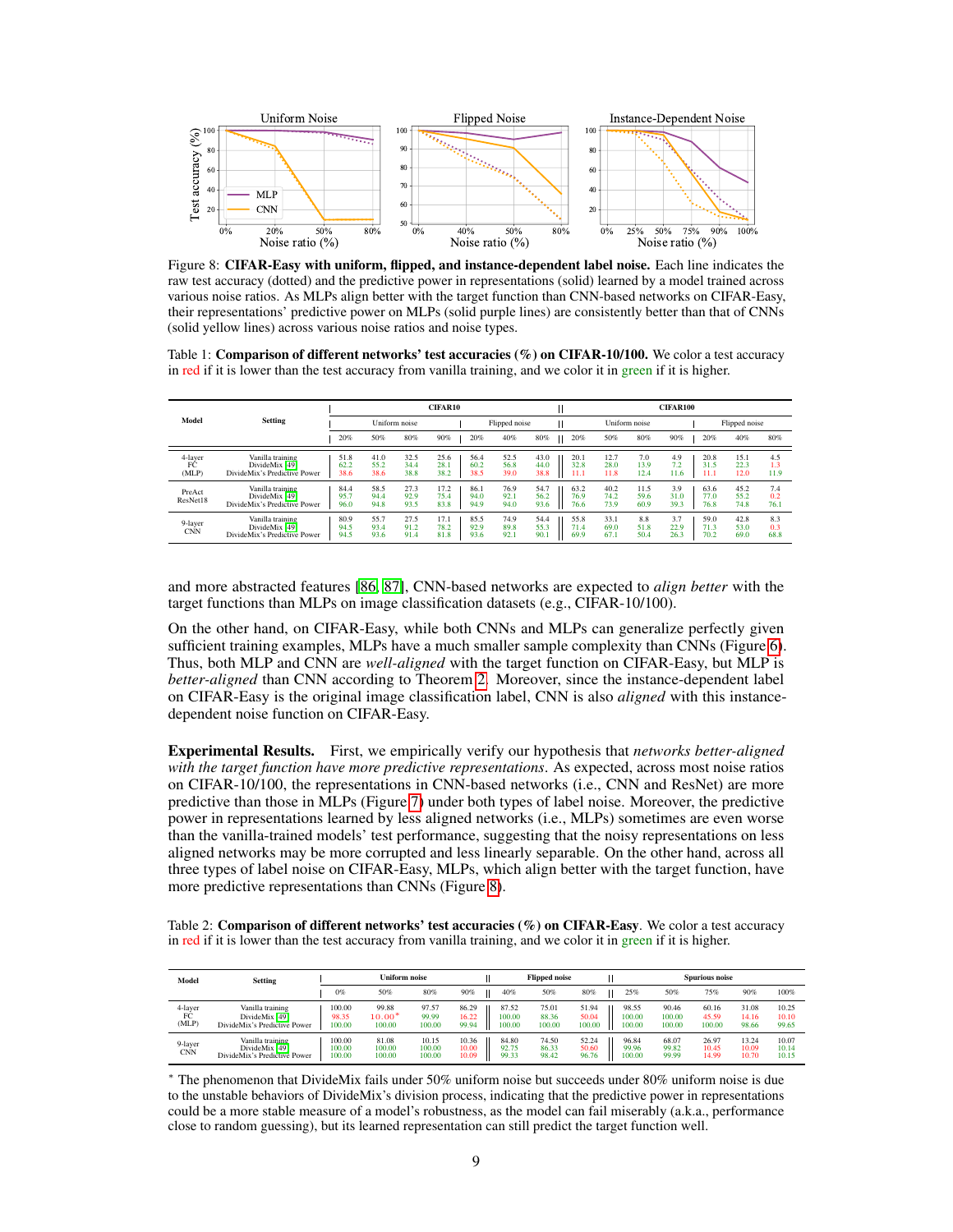We also observe that *models with similar test performance could have various levels of predictive powers in their learned representations*. For example, in Figure [8,](#page-8-0) while the test accuracies of MLPs and CNNs are very similar on CIFAR-Easy under flipped label noise (i.e., dotted purple and yellow lines overlap), the predictive power in representations from MLPs is much stronger than the one from CNNs (i.e., solid purple lines are much higher than yellow lines). This also suggests that when trained with noisy labels, if we do not know which architecture is more aligned with the underlying target function, we can evaluate the predictive power in their representations to test alignment.

We further discover that *for networks well-aligned with the target function, its learned representations are more predictive when the noise function shares more mutual information with the target function*. We compute the empirical mutual information between the noisy training labels and the original clean labels across different noise ratios on various types of label noise. The predictive power in representations improves as the mutual information increases (Figure [11](#page-0-0) in Appendix [A\)](#page-0-0). This explains why the predictive power for a network is often higher under flipped noise than uniform noise: at the same noise ratio, flipped noise has higher mutual information than uniform noise. Moreover, comparing across the three datasets in Figure [11,](#page-0-0) we observe the growth rate of a network's predictive power w.r.t. the mutual information depends on both the intrinsic difficulties of the learning task and the alignment between the network and the target function.

## <span id="page-9-0"></span>4.2 Predictive Power in Representations for Models Trained with SOTA Methods

As previous experiments are on standard training procedures, we also validate our hypothesis on models learned with SOTA methods on noisy label training. We evaluate the representations' predictive power for models trained with the SOTA method, DivideMix [\[49\]](#page-12-10), which leverages techniques from semi-supervised learning to treat examples with unreliable labels as unlabeled data.

We compare (1) the test performance for models trained with standard procedures on noisy labels (denoted as Vanilla training), (2) the SOTA method's test performance (denoted as DivideMix), and (3) the predictive power in representations from models trained with DivideMix in (2) (denoted as DivideMix's Predictive Power).

We discover that *the effectiveness of DivideMix also depends on the alignment between the network and the target/noise functions*. DivideMix only slightly improves the test accuracy of MLPs on CIFAR-10/100 (Table [1\)](#page-8-1), and DivideMix's predictive power does not improve the test performance of MLPs, either. In Table [2,](#page-8-2) DivideMix also barely helps CNNs as they are well-aligned with the instance-dependent noise, where the noisy label is the original image classification label.

Moreover, we observe that *even for networks well-aligned with the target function, DivideMix may only slightly improve or do not improve its test performance at all* (e.g., red entries of DivideMix on MLPs in Table [2\)](#page-8-2). Yet, the representations learned with DivideMix can still be very predictive: the predictive power can achieve over 50% improvements over DivideMix for CNN-based models on CIFAR-10/100 (e.g., 80% flipped noise), and the improvements can be over 80% for MLPs on CIFAR-Easy (e.g., 90% uniform noise).

Tables [1](#page-8-1) and [2](#page-8-2) shows that the representations' predictive power on networks well aligned with the target function could further improve SOTA test performance. Appendix [A.4](#page-0-0) further demonstrates that on large-scale datasets with real-world noisy labels, the predictive power in well-aligned networks could outperform sophisticated methods that also use clean labels (Table [9](#page-0-0) and Table [10\)](#page-0-0).

# 5 Concluding Remarks

This paper is an initial step towards formally understanding how a network's architectures impacts its robustness to noisy labels. We formalize our intuitions and hypothesize that a network better-aligned with the target function would learn more predictive representations under noisy label training. We prove our hypothesis on a simplified noisy setting and conduct systematic experiments across various noisy settings to further validate our hypothesis.

Our empirical results along with Theorem [2](#page-4-0) suggest that knowing more structures of the target function can help design more robust architectures. In practice, although an exact mathematical formula for a decomposition of a given target function is often hard to obtain, a high-level decomposition of the target function often exists for real-world tasks and will be helpful in designing robust architectures a direction undervalued by existing works on learning with noisy labels.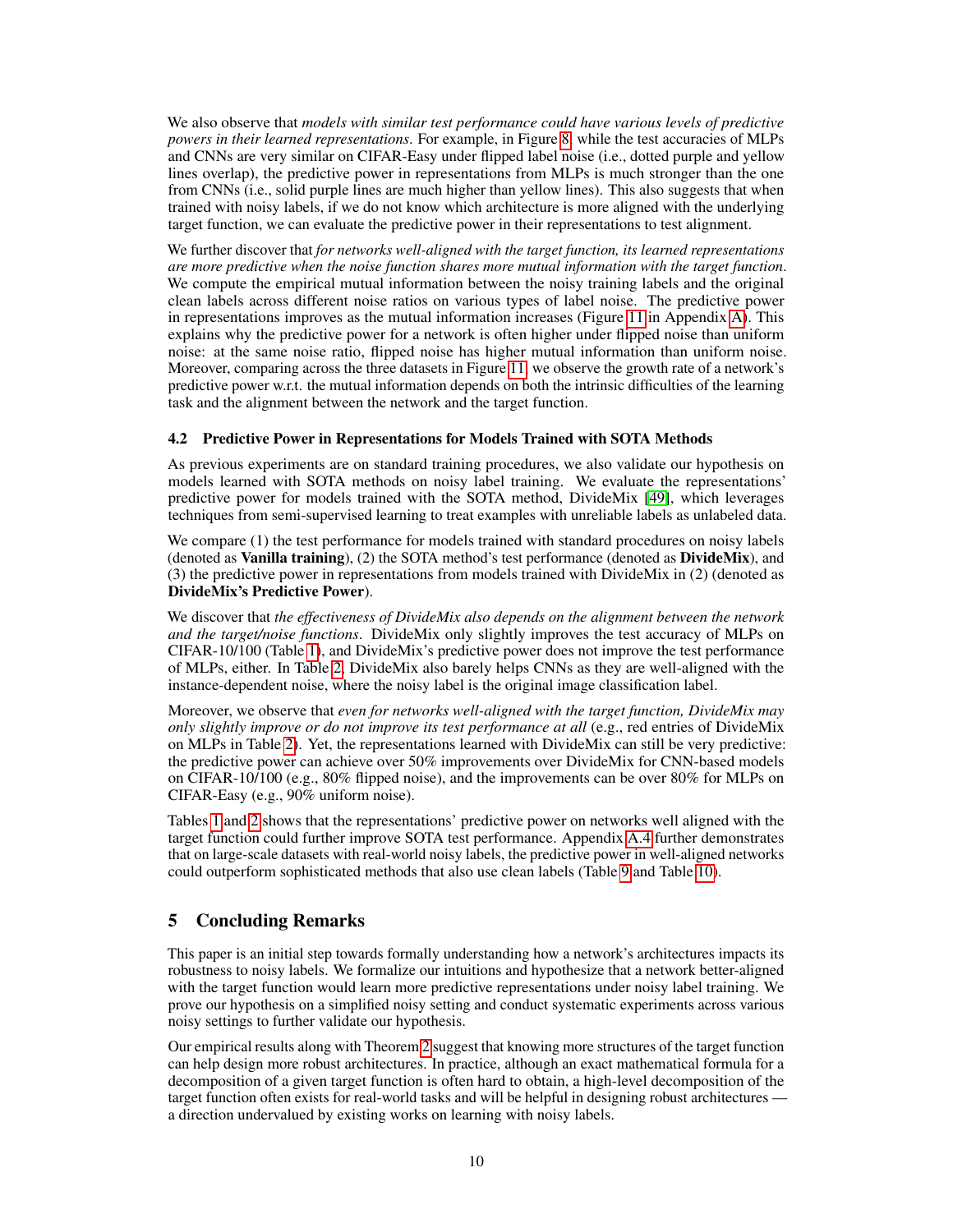#### Acknowledgments

We thank Denny Wu, Xiaoyu Liu, Dongruo Zhou, Vedant Nanda, Ziyan Yang, Xiaoxiao Li, Jiahao Su, Wei Hu, Bo Han, Simon S. Du, Justin Brody, and Don Perlis for helpful feedback and insightful discussions. Additionally, we thank Houze Wang, Qin Yang, Xin Li, Guodong Zhang, Yixuan Ren, and Kai Wang for help with computing resources. This research is partially performed while Jingling Li is a remote research intern at the Vector Institute and the University of Toronto. Li and Dickerson were supported by an ARPA-E DIFFERENTIATE Award, NSF CAREER IIS-1846237, NSF CCF-1852352, NSF D-ISN #2039862, NIST MSE #20126334, NIH R01 NLM-013039-01, DARPA GARD #HR00112020007, DoD WHS #HQ003420F0035, and a Google Faculty Research Award. Ba is supported in part by the CIFAR AI Chairs program, LG Electronics, and NSERC. Xu is supported by NSF CAREER award 1553284 and NSF III 1900933. Xu is also partially supported by JST ERATO JPMJER1201 and JSPS Kakenhi JP18H05291. Zhang is supported by ODNI, IARPA, via the BETTER Program contract #2019-19051600005. The views and conclusions contained herein are those of the authors and should not be interpreted as necessarily representing the official policies, either expressed or implied, of ODNI, IARPA, or the U.S. Government. The U.S. Government is authorized to reproduce and distribute reprints for governmental purposes notwithstanding any copyright annotation therein.

#### References

- <span id="page-10-0"></span>[1] Rion Snow, Brendan O'connor, Dan Jurafsky, and Andrew Y Ng. Cheap and fast–but is it good? evaluating non-expert annotations for natural language tasks. In *Proceedings of Empirical Methods in Natural Language Processing*, 2008.
- [2] Peter Welinder, Steve Branson, Pietro Perona, and Serge J Belongie. The multidimensional wisdom of crowds. In *Advances in neural information processing systems*, pages 2424–2432, 2010.
- [3] Yan Yan, Rómer Rosales, Glenn Fung, Ramanathan Subramanian, and Jennifer Dy. Learning from multiple annotators with varying expertise. *Machine learning*, 95(3):291–327, 2014.
- <span id="page-10-1"></span>[4] Xiyu Yu, Tongliang Liu, Mingming Gong, and Dacheng Tao. Learning with biased complementary labels. In *Proceedings of the European Conference on Computer Vision (ECCV)*, pages 68–83, 2018.
- <span id="page-10-2"></span>[5] Avrim Blum, Adam Kalai, and Hal Wasserman. Noise-tolerant learning, the parity problem, and the statistical query model. *Journal of the ACM (JACM)*, 50(4):506–519, 2003.
- [6] Lu Jiang, Di Huang, Mason Liu, and Weilong Yang. Beyond synthetic noise: Deep learning on controlled noisy labels. In *ICML*, 2020. URL <https://arxiv.org/abs/1911.09781>.
- <span id="page-10-3"></span>[7] Wei Liu, Yu-Gang Jiang, Jiebo Luo, and Shih-Fu Chang. Noise resistant graph ranking for improved web image search. In *CVPR 2011*, pages 849–856. IEEE, 2011.
- <span id="page-10-4"></span>[8] Nagarajan Natarajan, Inderjit S Dhillon, Pradeep K Ravikumar, and Ambuj Tewari. Learning with noisy labels. In *Advances in neural information processing systems*, pages 1196–1204, 2013.
- [9] Tongliang Liu and Dacheng Tao. Classification with noisy labels by importance reweighting. *IEEE Transactions on pattern analysis and machine intelligence*, 38(3):447–461, 2015.
- <span id="page-10-5"></span>[10] Yu Yao, Tongliang Liu, Bo Han, Mingming Gong, Jiankang Deng, Gang Niu, and Masashi Sugiyama. Dual t: Reducing estimation error for transition matrix in label-noise learning. *arXiv preprint arXiv:2006.07805*, 2020.
- <span id="page-10-6"></span>[11] Aritra Ghosh, Himanshu Kumar, and PS Sastry. Robust loss functions under label noise for deep neural networks. *arXiv preprint arXiv:1712.09482*, 2017.
- <span id="page-10-8"></span>[12] Yueming Lyu and Ivor W Tsang. Curriculum loss: Robust learning and generalization against label corruption. *arXiv preprint arXiv:1905.10045*, 2019.
- [13] Yisen Wang, Xingjun Ma, Zaiyi Chen, Yuan Luo, Jinfeng Yi, and James Bailey. Symmetric cross entropy for robust learning with noisy labels. In *Proceedings of the IEEE International Conference on Computer Vision*, pages 322–330, 2019.
- <span id="page-10-7"></span>[14] Zhilu Zhang and Mert Sabuncu. Generalized cross entropy loss for training deep neural networks with noisy labels. In *Advances in neural information processing systems*, pages 8778–8788, 2018.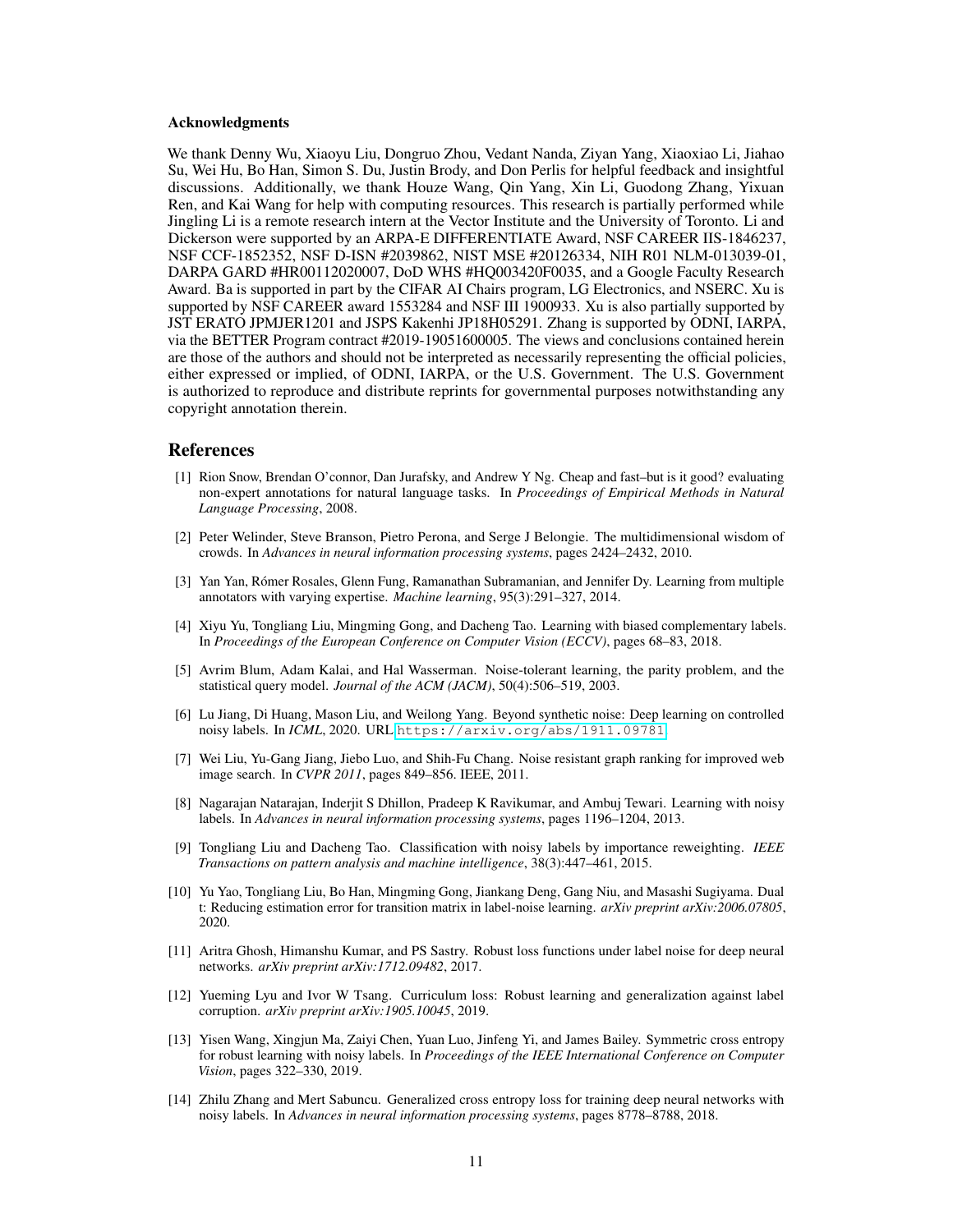- <span id="page-11-0"></span>[15] Eric Arazo, Diego Ortego, Paul Albert, Noel E O'Connor, and Kevin McGuinness. Unsupervised label noise modeling and loss correction. *arXiv preprint arXiv:1904.11238*, 2019.
- [16] Haw-Shiuan Chang, Erik Learned-Miller, and Andrew McCallum. Active bias: Training more accurate neural networks by emphasizing high variance samples. In *Advances in Neural Information Processing Systems*, pages 1002–1012, 2017.
- [17] Bo Han, Gang Niu, Xingrui Yu, Quanming Yao, Miao Xu, Ivor W Tsang, and Masashi Sugiyama. Sigua: Forgetting may make learning with noisy labels more robust. In *Proceedings of the 37-th International conference on machine learning (ICML-20)*, 2020.
- <span id="page-11-9"></span>[18] Dan Hendrycks, Mantas Mazeika, Duncan Wilson, and Kevin Gimpel. Using trusted data to train deep networks on labels corrupted by severe noise. In *Advances in neural information processing systems*, pages 10456–10465, 2018.
- [19] Xingjun Ma, Yisen Wang, Michael E Houle, Shuo Zhou, Sarah M Erfani, Shu-Tao Xia, Sudanthi Wijewickrema, and James Bailey. Dimensionality-driven learning with noisy labels. *arXiv preprint arXiv:1806.02612*, 2018.
- [20] Giorgio Patrini, Alessandro Rozza, Aditya Krishna Menon, Richard Nock, and Lizhen Qu. Making deep neural networks robust to label noise: A loss correction approach. In *Proceedings of the IEEE Conference on Computer Vision and Pattern Recognition*, pages 1944–1952, 2017.
- [21] Scott Reed, Honglak Lee, Dragomir Anguelov, Christian Szegedy, Dumitru Erhan, and Andrew Rabinovich. Training deep neural networks on noisy labels with bootstrapping. *arXiv preprint arXiv:1412.6596*, 2014.
- <span id="page-11-2"></span>[22] Hwanjun Song, Minseok Kim, and Jae-Gil Lee. Selfie: Refurbishing unclean samples for robust deep learning. In *International Conference on Machine Learning*, pages 5907–5915, 2019.
- <span id="page-11-1"></span>[23] Ruxin Wang, Tongliang Liu, and Dacheng Tao. Multiclass learning with partially corrupted labels. *IEEE transactions on neural networks and learning systems*, 29(6):2568–2580, 2017.
- <span id="page-11-3"></span>[24] Pengfei Chen, Benben Liao, Guangyong Chen, and Shengyu Zhang. Understanding and utilizing deep neural networks trained with noisy labels. *arXiv preprint arXiv:1905.05040*, 2019.
- <span id="page-11-7"></span>[25] Bo Han, Quanming Yao, Xingrui Yu, Gang Niu, Miao Xu, Weihua Hu, Ivor Tsang, and Masashi Sugiyama. Co-teaching: Robust training of deep neural networks with extremely noisy labels. In *Advances in neural information processing systems*, pages 8527–8537, 2018.
- <span id="page-11-8"></span>[26] Lu Jiang, Zhengyuan Zhou, Thomas Leung, Li-Jia Li, and Li Fei-Fei. Mentornet: Learning data-driven curriculum for very deep neural networks on corrupted labels. In *International Conference on Machine Learning*, pages 2304–2313, 2018.
- [27] Eran Malach and Shai Shalev-Shwartz. Decoupling" when to update" from" how to update". In *Advances in Neural Information Processing Systems*, pages 960–970, 2017.
- <span id="page-11-6"></span>[28] Duc Tam Nguyen, Chaithanya Kumar Mummadi, Thi Phuong Nhung Ngo, Thi Hoai Phuong Nguyen, Laura Beggel, and Thomas Brox. Self: Learning to filter noisy labels with self-ensembling. *arXiv preprint arXiv:1910.01842*, 2019.
- [29] Yanyao Shen and Sujay Sanghavi. Learning with bad training data via iterative trimmed loss minimization. In *International Conference on Machine Learning*, pages 5739–5748. PMLR, 2019.
- [30] Yisen Wang, Weiyang Liu, Xingjun Ma, James Bailey, Hongyuan Zha, Le Song, and Shu-Tao Xia. Iterative learning with open-set noisy labels. In *Proceedings of the IEEE Conference on Computer Vision and Pattern Recognition*, pages 8688–8696, 2018.
- <span id="page-11-4"></span>[31] Xingrui Yu, Bo Han, Jiangchao Yao, Gang Niu, Ivor W Tsang, and Masashi Sugiyama. How does disagreement help generalization against label corruption? *arXiv preprint arXiv:1901.04215*, 2019.
- <span id="page-11-5"></span>[32] Alan Joseph Bekker and Jacob Goldberger. Training deep neural-networks based on unreliable labels. In *2016 IEEE International Conference on Acoustics, Speech and Signal Processing (ICASSP)*, pages 2682–2686. IEEE, 2016.
- [33] Xinlei Chen and Abhinav Gupta. Webly supervised learning of convolutional networks. In *Proceedings of the IEEE International Conference on Computer Vision*, pages 1431–1439, 2015.
- [34] J. Goldberger and E. Ben-Reuven. Training deep neural-networks using a noise adaptation layer. In *ICLR*, 2017.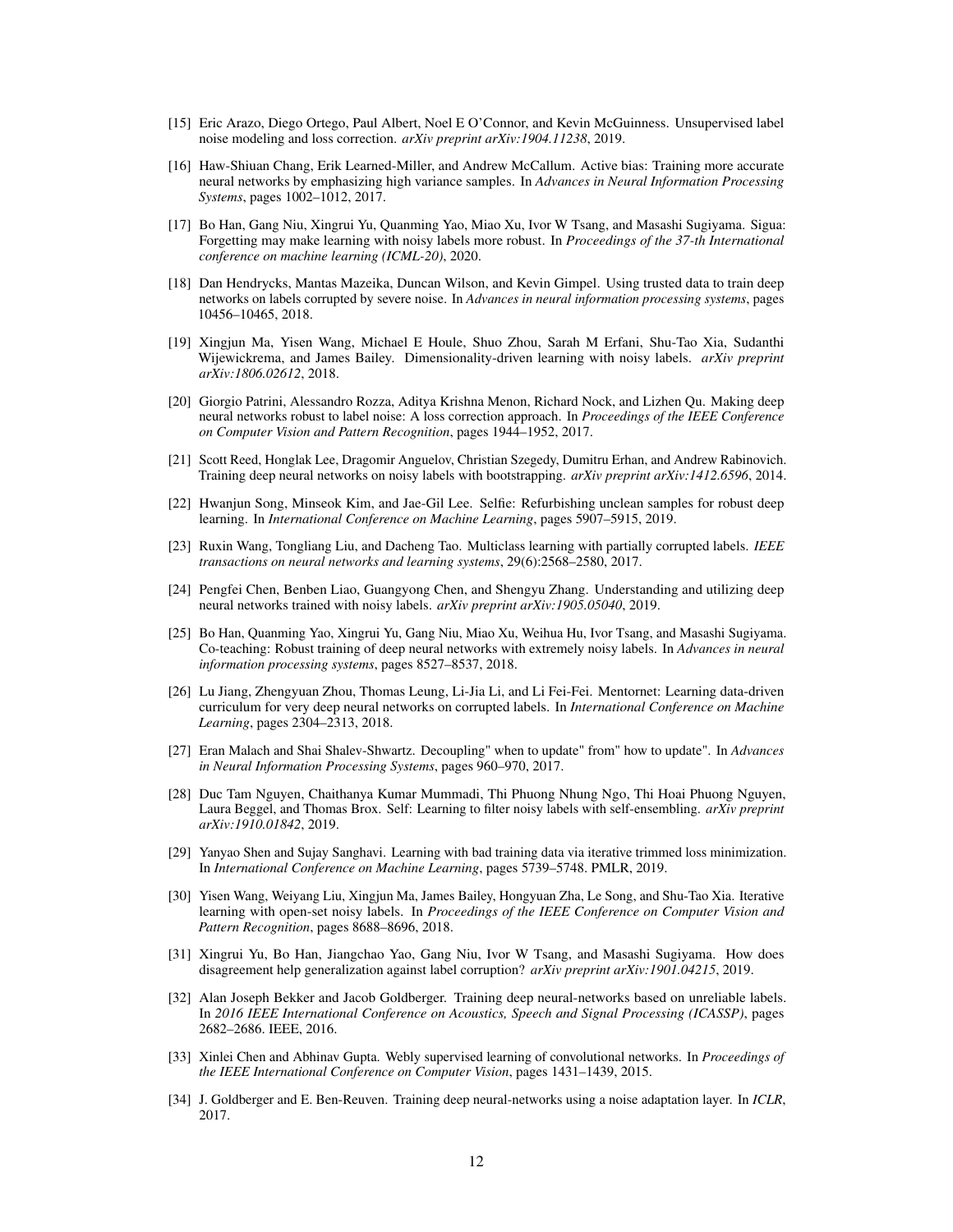- [35] Bo Han, Jiangchao Yao, Gang Niu, Mingyuan Zhou, Ivor Tsang, Ya Zhang, and Masashi Sugiyama. Masking: A new perspective of noisy supervision. *Advances in Neural Information Processing Systems*, 31:5836–5846, 2018.
- [36] Ishan Jindal, Matthew Nokleby, and Xuewen Chen. Learning deep networks from noisy labels with dropout regularization. In *2016 IEEE 16th International Conference on Data Mining (ICDM)*, pages 967–972. IEEE, 2016.
- [37] Jingling Li, Yanchao Sun, Jiahao Su, Taiji Suzuki, and Furong Huang. Understanding generalization in deep learning via tensor methods. *arXiv preprint arXiv:2001.05070*, 2020.
- [38] Sainbayar Sukhbaatar, Joan Bruna, Manohar Paluri, Lubomir Bourdev, and Rob Fergus. Training convolutional networks with noisy labels. *arXiv preprint arXiv:1406.2080*, 2014.
- <span id="page-12-0"></span>[39] Jiangchao Yao, Jiajie Wang, Ivor W Tsang, Ya Zhang, Jun Sun, Chengqi Zhang, and Rui Zhang. Deep learning from noisy image labels with quality embedding. *IEEE Transactions on Image Processing*, 28(4): 1909–1922, 2018.
- <span id="page-12-1"></span>[40] Ian J Goodfellow, Jonathon Shlens, and Christian Szegedy. Explaining and harnessing adversarial examples. In *International Conference on Learning Representations*, 2015.
- [41] Dan Hendrycks, Kimin Lee, and Mantas Mazeika. Using pre-training can improve model robustness and uncertainty. *arXiv preprint arXiv:1901.09960*, 2019.
- [42] Simon Jenni and Paolo Favaro. Deep bilevel learning. In *Proceedings of the European Conference on Computer Vision (ECCV)*, pages 618–633, 2018.
- [43] Gabriel Pereyra, George Tucker, Jan Chorowski, Łukasz Kaiser, and Geoffrey Hinton. Regularizing neural networks by penalizing confident output distributions. *arXiv preprint arXiv:1701.06548*, 2017.
- [44] Ryutaro Tanno, Ardavan Saeedi, Swami Sankaranarayanan, Daniel C Alexander, and Nathan Silberman. Learning from noisy labels by regularized estimation of annotator confusion. In *Proceedings of the IEEE Conference on Computer Vision and Pattern Recognition*, pages 11244–11253, 2019.
- <span id="page-12-2"></span>[45] Hongyi Zhang, Moustapha Cisse, Yann N Dauphin, and David Lopez-Paz. mixup: Beyond empirical risk minimization. *arXiv preprint arXiv:1710.09412*, 2017.
- <span id="page-12-3"></span>[46] Luís PF Garcia, André CPLF de Carvalho, and Ana C Lorena. Noise detection in the meta-learning level. *Neurocomputing*, 176:14–25, 2016.
- <span id="page-12-4"></span>[47] Junnan Li, Yongkang Wong, Qi Zhao, and Mohan S Kankanhalli. Learning to learn from noisy labeled data. In *Proceedings of the IEEE Conference on Computer Vision and Pattern Recognition*, pages 5051–5059, 2019.
- <span id="page-12-5"></span>[48] Yifan Ding, Liqiang Wang, Deliang Fan, and Boqing Gong. A semi-supervised two-stage approach to learning from noisy labels. In *2018 IEEE Winter Conference on Applications of Computer Vision (WACV)*, pages 1215–1224. IEEE, 2018.
- <span id="page-12-10"></span>[49] Junnan Li, Richard Socher, and Steven CH Hoi. Dividemix: Learning with noisy labels as semi-supervised learning. *arXiv preprint arXiv:2002.07394*, 2020.
- <span id="page-12-11"></span>[50] Sheng Liu, Jonathan Niles-Weed, Narges Razavian, and Carlos Fernandez-Granda. Early-learning regularization prevents memorization of noisy labels. *arXiv preprint arXiv:2007.00151*, 2020.
- <span id="page-12-6"></span>[51] Yan Yan, Zhongwen Xu, Ivor W Tsang, Guodong Long, and Yi Yang. Robust semi-supervised learning through label aggregation. In *Thirtieth AAAI Conference on Artificial Intelligence*, 2016.
- <span id="page-12-7"></span>[52] Devansh Arpit, Stanisław Jastrzebski, Nicolas Ballas, David Krueger, Emmanuel Bengio, Maxinder S Kanwal, Tegan Maharaj, Asja Fischer, Aaron Courville, Yoshua Bengio, et al. A closer look at memorization in deep networks. *arXiv preprint arXiv:1706.05394*, 2017.
- <span id="page-12-8"></span>[53] Hartmut Maennel, Ibrahim Alabdulmohsin, Ilya Tolstikhin, Robert JN Baldock, Olivier Bousquet, Sylvain Gelly, and Daniel Keysers. What do neural networks learn when trained with random labels? *arXiv preprint arXiv:2006.10455*, 2020.
- <span id="page-12-9"></span>[54] Guillaume Alain and Yoshua Bengio. Understanding intermediate layers using linear classifier probes. *arXiv preprint arXiv:1610.01644*, 2016.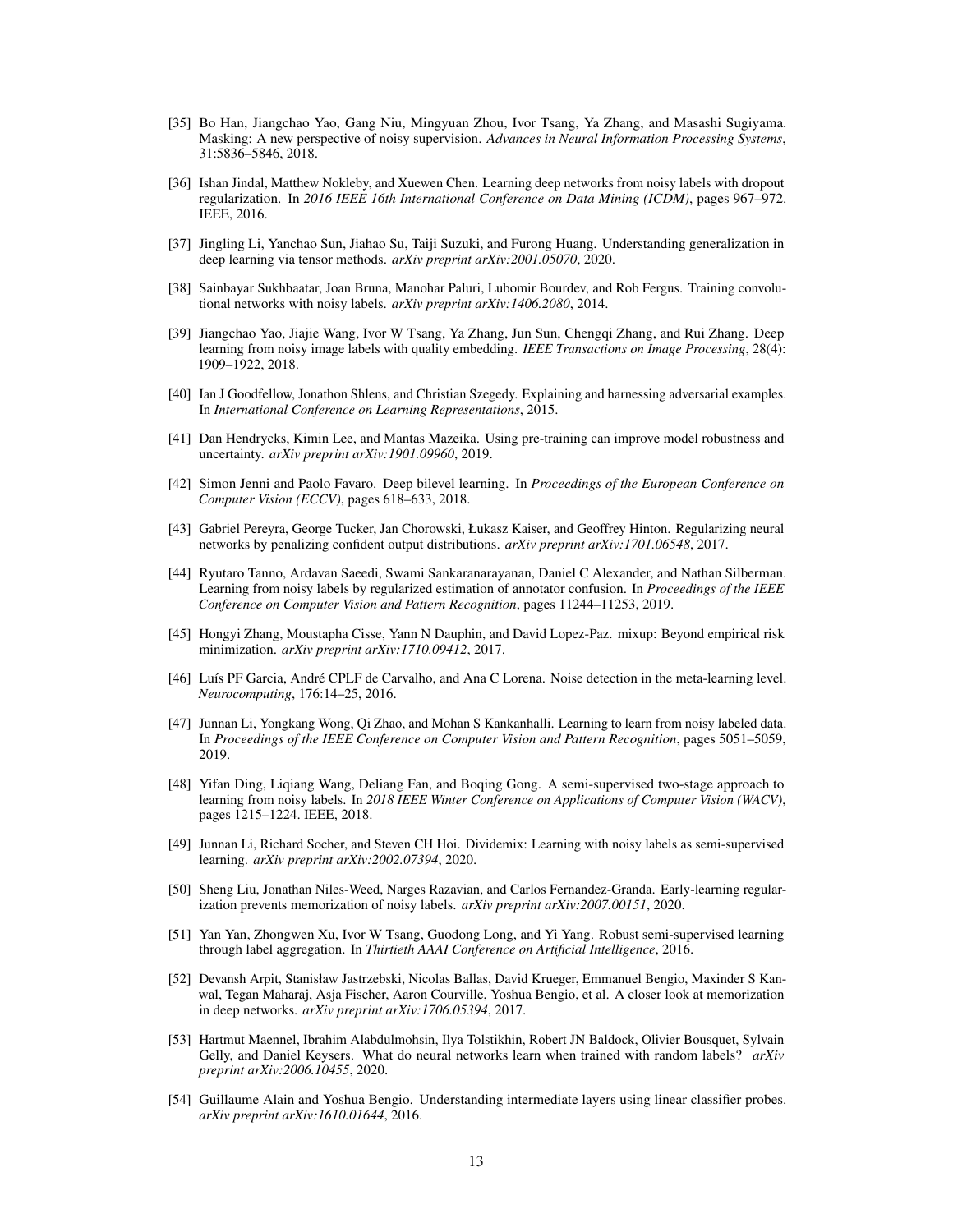- <span id="page-13-0"></span>[55] Keyulu Xu, Jingling Li, Mozhi Zhang, Simon S. Du, Ken ichi Kawarabayashi, and Stefanie Jegelka. What can neural networks reason about? In *International Conference on Learning Representations*, 2020. URL <https://openreview.net/forum?id=rJxbJeHFPS>.
- [56] Simon S Du, Kangcheng Hou, Russ R Salakhutdinov, Barnabas Poczos, Ruosong Wang, and Keyulu Xu. Graph neural tangent kernel: Fusing graph neural networks with graph kernels. In *Advances in Neural Information Processing Systems*, pages 5724–5734, 2019.
- <span id="page-13-1"></span>[57] Keyulu Xu, Mozhi Zhang, Jingling Li, Simon S Du, Ken-ichi Kawarabayashi, and Stefanie Jegelka. How neural networks extrapolate: From feedforward to graph neural networks. *arXiv preprint arXiv:2009.11848*, 2020.
- <span id="page-13-2"></span>[58] Tong Xiao, Tian Xia, Yi Yang, Chang Huang, and Xiaogang Wang. Learning from massive noisy labeled data for image classification. In *Proceedings of the IEEE conference on computer vision and pattern recognition*, pages 2691–2699, 2015.
- <span id="page-13-3"></span>[59] Chiyuan Zhang, Samy Bengio, Moritz Hardt, Benjamin Recht, and Oriol Vinyals. Understanding deep learning requires rethinking generalization. In *International Conference on Learning Representations*, 2017.
- <span id="page-13-4"></span>[60] Vitaly Feldman and Chiyuan Zhang. What neural networks memorize and why: Discovering the long tail via influence estimation. *arXiv preprint arXiv:2008.03703*, 2020.
- <span id="page-13-5"></span>[61] Kimin Lee, Sukmin Yun, Kibok Lee, Honglak Lee, Bo Li, and Jinwoo Shin. Robust inference via generative classifiers for handling noisy labels. In *International Conference on Machine Learning*, pages 3763–3772. PMLR, 2019.
- [62] Dara Bahri, Heinrich Jiang, and Maya Gupta. Deep k-nn for noisy labels. In *International Conference on Machine Learning*, pages 540–550. PMLR, 2020.
- <span id="page-13-6"></span>[63] Pengxiang Wu, Songzhu Zheng, Mayank Goswami, Dimitris Metaxas, and Chao Chen. A topological filter for learning with label noise. *arXiv preprint arXiv:2012.04835*, 2020.
- <span id="page-13-7"></span>[64] Katherine L Hermann and Andrew K Lampinen. What shapes feature representations? exploring datasets, architectures, and training. *arXiv preprint arXiv:2006.12433*, 2020.
- [65] Harshay Shah, Kaustav Tamuly, Aditi Raghunathan, Prateek Jain, and Praneeth Netrapalli. The pitfalls of simplicity bias in neural networks. *arXiv preprint arXiv:2006.07710*, 2020.
- <span id="page-13-8"></span>[66] Amartya Sanyal, Puneet K Dokania, Varun Kanade, and Philip HS Torr. How benign is benign overfitting? *arXiv preprint arXiv:2007.04028*, 2020.
- <span id="page-13-9"></span>[67] Katherine L Hermann, Ting Chen, and Simon Kornblith. The origins and prevalence of texture bias in convolutional neural networks. *arXiv preprint arXiv:1911.09071*, 2019.
- [68] Grégoire Montavon, Wojciech Samek, and Klaus-Robert Müller. Methods for interpreting and understanding deep neural networks. *Digital Signal Processing*, 73:1–15, 2018.
- <span id="page-13-10"></span>[69] Michelle Yuan, Mozhi Zhang, Benjamin Van Durme, Leah Findlater, and Jordan Boyd-Graber. Interactive refinement of cross-lingual word embeddings. In *Proceedings of Empirical Methods in Natural Language Processing*, 2020.
- <span id="page-13-11"></span>[70] Wei Hu, Zhiyuan Li, and Dingli Yu. Simple and effective regularization methods for training on noisily labeled data with generalization guarantee. In *International Conference on Learning Representations*, 2020. URL <https://openreview.net/forum?id=Hke3gyHYwH>.
- <span id="page-13-12"></span>[71] Hao Cheng, Zhaowei Zhu, Xingyu Li, Yifei Gong, Xing Sun, and Yang Liu. Learning with instancedependent label noise: A sample sieve approach. *arXiv preprint arXiv:2010.02347*, 2020.
- <span id="page-13-13"></span>[72] Xinshao Wang, Yang Hua, Elyor Kodirov, and Neil M Robertson. Proselflc: Progressive self label correction for target revising in label noise. *arXiv preprint arXiv:2005.03788*, 2020.
- <span id="page-13-14"></span>[73] Ryoma Sato, Makoto Yamada, and Hisashi Kashima. Approximation ratios of graph neural networks for combinatorial problems. In *Advances in Neural Information Processing Systems*, pages 4081–4090, 2019.
- <span id="page-13-15"></span>[74] Peter W Battaglia, Jessica B Hamrick, Victor Bapst, Alvaro Sanchez-Gonzalez, Vinicius Zambaldi, Mateusz Malinowski, Andrea Tacchetti, David Raposo, Adam Santoro, Ryan Faulkner, et al. Relational inductive biases, deep learning, and graph networks. *arXiv preprint arXiv:1806.01261*, 2018.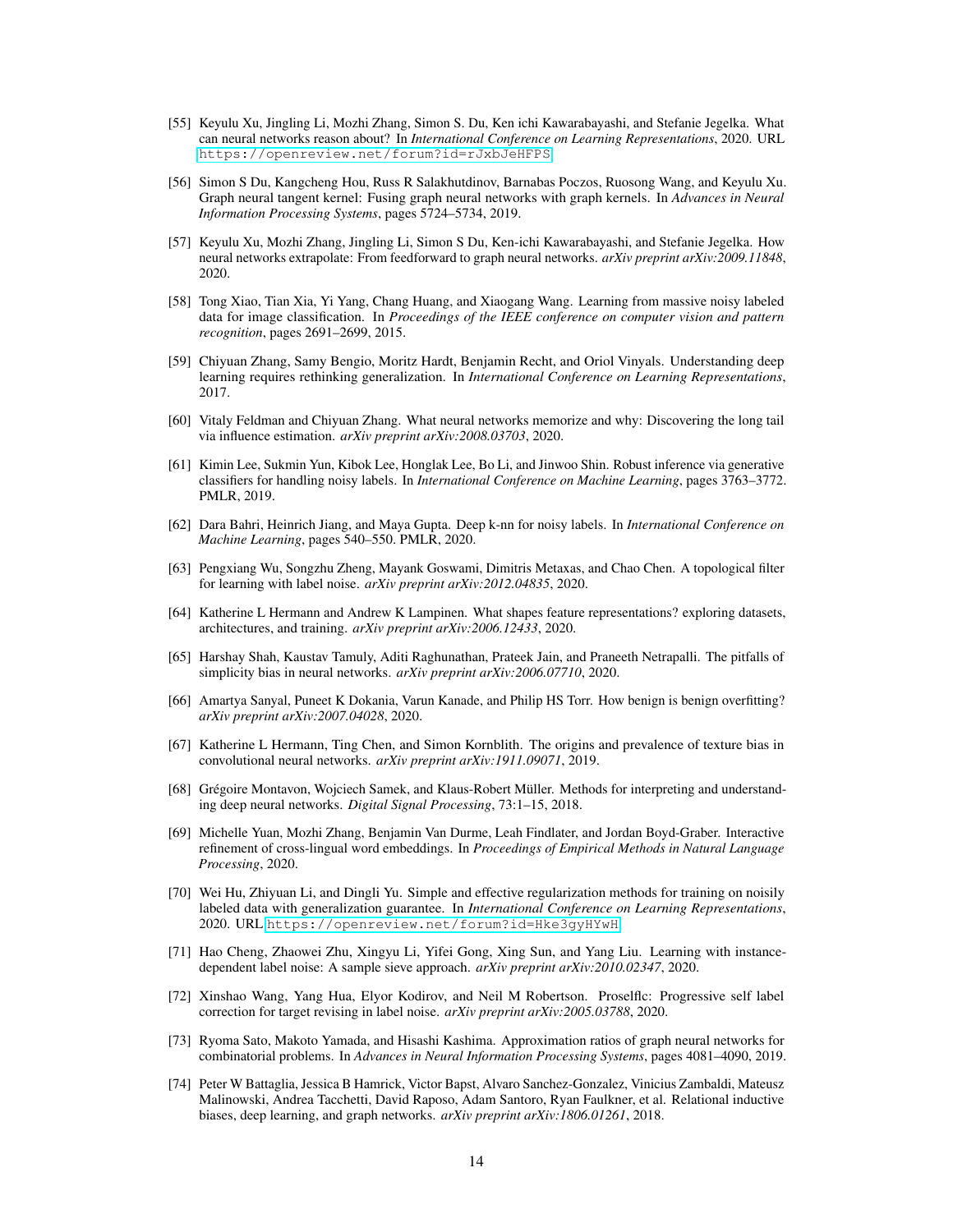- [75] Franco Scarselli, Marco Gori, Ah Chung Tsoi, Markus Hagenbuchner, and Gabriele Monfardini. The graph neural network model. *IEEE Transactions on Neural Networks*, 20(1):61–80, 2009.
- [76] Keyulu Xu, Weihua Hu, Jure Leskovec, and Stefanie Jegelka. How powerful are graph neural networks? In *International Conference on Learning Representations*, 2019.
- [77] Keyulu Xu, Chengtao Li, Yonglong Tian, Tomohiro Sonobe, Ken-ichi Kawarabayashi, and Stefanie Jegelka. Representation learning on graphs with jumping knowledge networks. In *International Conference on Machine Learning*, pages 5453–5462, 2018.
- [78] Keyulu Xu, Mozhi Zhang, Stefanie Jegelka, and Kenji Kawaguchi. Optimization of graph neural networks: Implicit acceleration by skip connections and more depth. *arXiv preprint arXiv:2105.04550*, 2021.
- [79] Peiyuan Liao, Han Zhao, Keyulu Xu, Tommi Jaakkola, Geoffrey J Gordon, Stefanie Jegelka, and Ruslan Salakhutdinov. Information obfuscation of graph neural networks. In *International Conference on Machine Learning*, pages 6600–6610. PMLR, 2021.
- <span id="page-14-0"></span>[80] Tianle Cai, Shengjie Luo, Keyulu Xu, Di He, Tie-yan Liu, and Liwei Wang. Graphnorm: A principled approach to accelerating graph neural network training. In *International Conference on Machine Learning*, pages 1204–1215. PMLR, 2021.
- <span id="page-14-1"></span>[81] Justin Gilmer, Samuel S Schoenholz, Patrick F Riley, Oriol Vinyals, and George E Dahl. Neural message passing for quantum chemistry. In *International Conference on Machine Learning*, pages 1273–1272, 2017.
- <span id="page-14-2"></span>[82] Denny Wu and Ji Xu. On the optimal weighted  $\ell_2$  regularization in overparameterized linear regression. *arXiv preprint arXiv:2006.05800*, 2020.
- <span id="page-14-3"></span>[83] Manzil Zaheer, Satwik Kottur, Siamak Ravanbakhsh, Barnabás Póczos, Ruslan Salakhutdinov, and Alexander J Smola. Deep sets. corr abs/1703.06114 (2017). *arXiv preprint arXiv:1703.06114*, 2017.
- <span id="page-14-4"></span>[84] A. Krizhevsky. Learning multiple layers of features from tiny images. 2009.
- <span id="page-14-5"></span>[85] Kaiming He, Xiangyu Zhang, Shaoqing Ren, and Jian Sun. Identity mappings in deep residual networks. In *European conference on computer vision*, pages 630–645. Springer, 2016.
- <span id="page-14-6"></span>[86] Yann LeCun, Yoshua Bengio, et al. Convolutional networks for images, speech, and time series. *The handbook of brain theory and neural networks*, 3361(10):1995, 1995.
- <span id="page-14-7"></span>[87] Saeed Reza Kheradpisheh, Masoud Ghodrati, Mohammad Ganjtabesh, and Timothée Masquelier. Deep networks can resemble human feed-forward vision in invariant object recognition. *Scientific reports*, 6(1): 1–24, 2016.
- [88] Zizhao Zhang, Han Zhang, Sercan O Arik, Honglak Lee, and Tomas Pfister. Distilling effective supervision from severe label noise. In *CVPR 2020*, pages 9294–9303. IEEE, 2020.
- [89] Mengye Ren, Wenyuan Zeng, Bin Yang, and Raquel Urtasun. Learning to reweight examples for robust deep learning. *arXiv preprint arXiv:1803.09050*, 2018.
- [90] Jun Shu, Qi Xie, Lixuan Yi, Qian Zhao, Sanping Zhou, Zongben Xu, and Deyu Meng. Meta-weight-net: Learning an explicit mapping for sample weighting. In *Advances in Neural Information Processing Systems*, pages 1919–1930, 2019.
- [91] Kuang-Huei Lee, Xiaodong He, Lei Zhang, and Linjun Yang. Cleannet: Transfer learning for scalable image classifier training with label noise. In *Proceedings of the IEEE Conference on Computer Vision and Pattern Recognition*, pages 5447–5456, 2018.
- [92] Jiangfan Han, Ping Luo, and Xiaogang Wang. Deep self-learning from noisy labels. In *Proceedings of the IEEE International Conference on Computer Vision*, pages 5138–5147, 2019.
- [93] Wen Li, Limin Wang, Wei Li, Eirikur Agustsson, and Luc Van Gool. Webvision database: Visual learning and understanding from web data. *arXiv preprint arXiv:1708.02862*, 2017.
- [94] Jia Deng, Wei Dong, Richard Socher, Li-Jia Li, Kai Li, and Li Fei-Fei. Imagenet: A large-scale hierarchical image database. In *2009 IEEE conference on computer vision and pattern recognition*, pages 248–255. Ieee, 2009.
- [95] Christian Szegedy, Sergey Ioffe, Vincent Vanhoucke, and Alex Alemi. Inception-v4, inception-resnet and the impact of residual connections on learning. *arXiv preprint arXiv:1602.07261*, 2016.